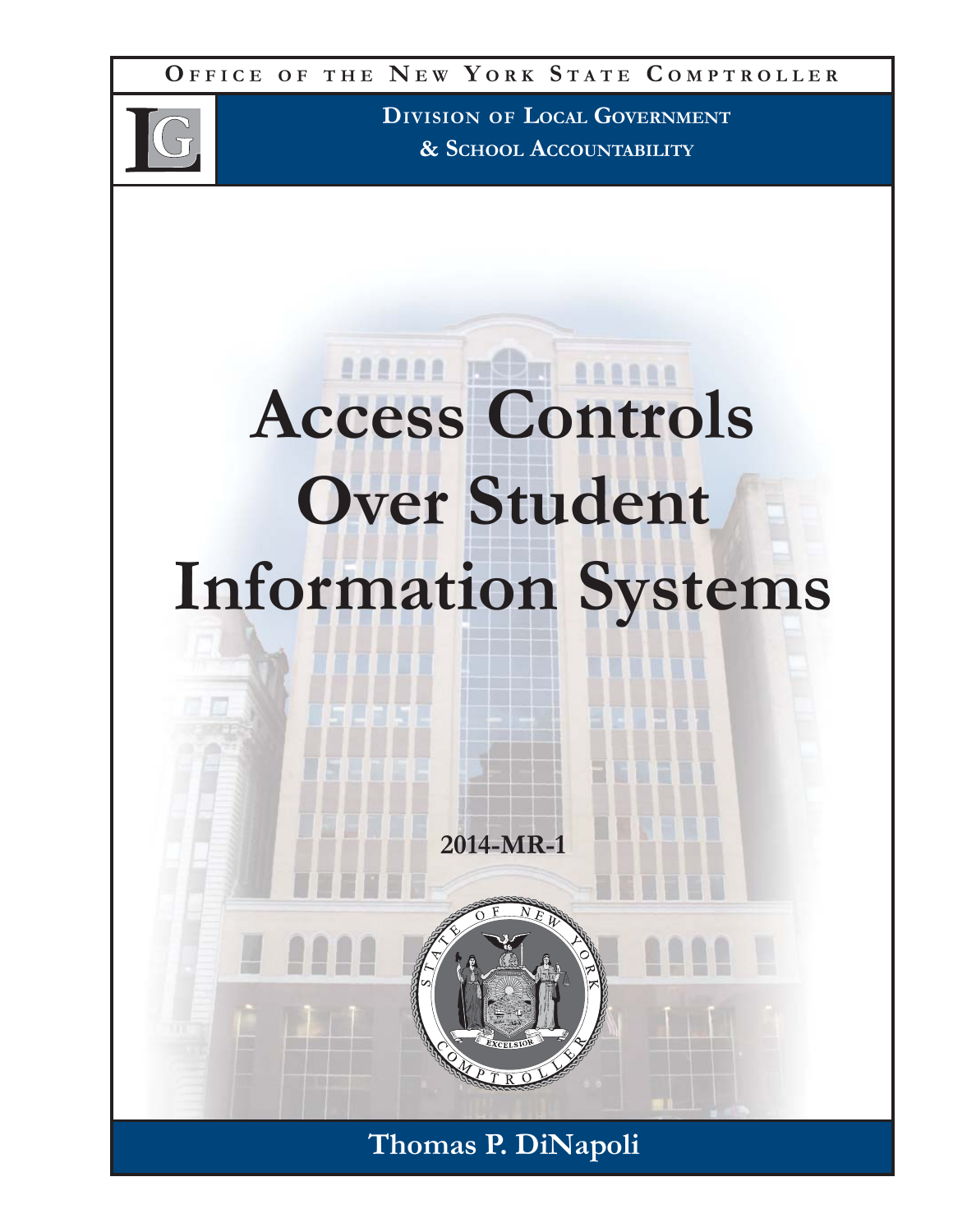# **Table of Contents**

|                          |                                               | Page           |
|--------------------------|-----------------------------------------------|----------------|
| <b>AUTHORITY LETTER</b>  |                                               | $\overline{2}$ |
| <b>EXECUTIVE SUMMARY</b> |                                               | 3              |
| <b>INTRODUCTION</b>      |                                               | 6              |
|                          | <b>Background</b>                             | 6              |
|                          | Objective                                     | 7              |
|                          | Scope and Methodology                         | $\overline{7}$ |
|                          | <b>Comments of District Officials</b>         | 7              |
|                          | <b>ACCESS TO STUDENT INFORMATION SYSTEMS</b>  | 8              |
|                          | <b>Policies and Procedures</b>                | 8              |
|                          | <b>User Access</b>                            | 9              |
|                          | <b>User Accounts</b>                          | 13             |
|                          | <b>Report Monitoring</b>                      | 15             |
|                          | <b>Recommendations</b>                        | 15             |
| <b>APPENDIX A</b>        | <b>Responses From District Officials</b>      | 17             |
| <b>APPENDIX B</b>        | <b>Audit Methodology and Standards</b>        | 20             |
| <b>APPENDIX C</b>        | Users, Functions and Features by District     | 22             |
| <b>APPENDIX D</b>        | How to Obtain Additional Copies of the Report | 25             |
| <b>APPENDIX E</b>        | <b>Local Regional Office Listing</b>          | 26             |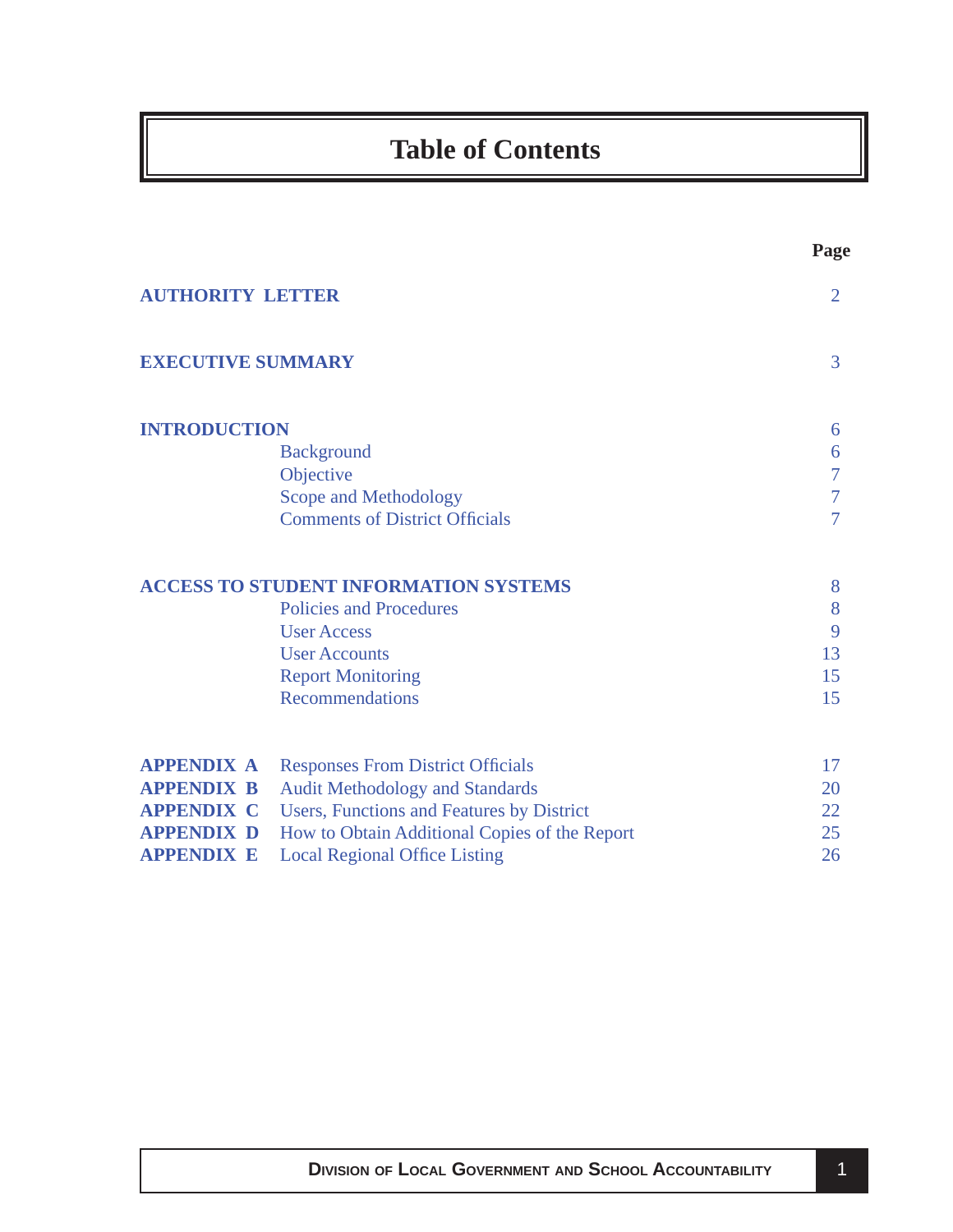#### <span id="page-2-0"></span>**Division of Local Government and School Accountability**

August 2014

Dear District Officials:

A top priority of the Office of the State Comptroller is to help school district officials manage their resources efficiently and effectively and, by so doing, provide accountability for tax dollars spent to support school district operations. The Comptroller oversees the fiscal affairs of school districts statewide, as well as compliance with relevant statutes and observance of good business practices. This fiscal oversight is accomplished, in part, through our audits, which identify opportunities for improving school district operations and Board of Education governance. Audits also can identify strategies to reduce costs and to strengthen controls intended to safeguard school district assets.

Following is a report of our audit titled Access Controls Over Student Information Systems. This audit was conducted pursuant to Article V, Section 1 of the State Constitution and the State Comptroller's authority as set forth in Article 3 of the General Municipal Law.

This audit's results and recommendations are resources for school district officials to use in effectively managing operations and in meeting the expectations of their constituents. If you have questions about this report, please feel free to contact the local regional office for your county, as listed at the end of this report.

Respectfully submitted,

*Offi ce of the State Comptroller Division of Local Government and School Accountability*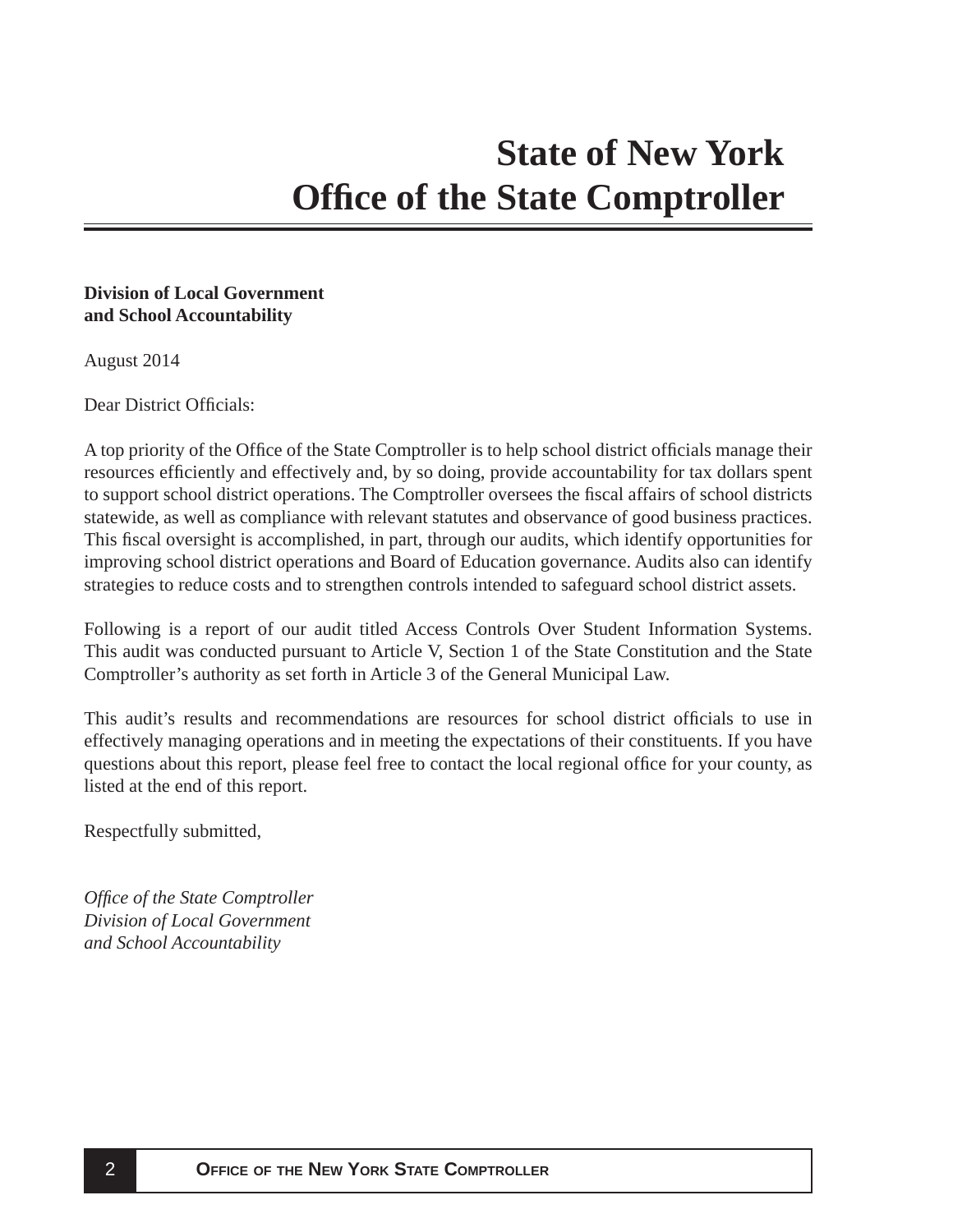<span id="page-3-0"></span>

# **State of New York Office of the State Comptroller EXECUTIVE SUMMARY**

School districts maintain and use student personal information for a variety of educational purposes. School districts use software applications, often referred to as Student Information Systems (SIS), to store and manage student data in a centralized database. These systems include a considerable amount of personal, private and sensitive information  $(PPSI)$ , which students and their parents entrust school district officials to safeguard. Access to PPSI in the SIS should be limited to only those with a business need (i.e., operations, instruction, management and evaluation) and users should have the least amount of access necessary to perform their job duties or responsibilities.

The six districts included in this audit – Altmar-Parish-Williamstown (APW) Central School District, Indian River Central School District, Lowville Academy and Central School District, Madison Central School District, Poland Central School District and Westhill Central School District – maintained PPSI for a total of 9,730 students in 2011-12.

## **Scope and Objective**

The objective of our audit was to review access to SIS data for the period July 1, 2011 through April 30, 2013. We extended our scope period through November 12, 2013 to perform certain tests of the districts' access controls. Our audit addressed the following related question:

• Did the districts adequately control access to SIS?

## **Audit Results**

The districts that we reviewed did not adequately control access to SIS. As a result of control weaknesses at each district, we found that certain users in all six districts were assigned more access rights than needed for their job duties.

We tested 229 users from a total of  $1,909$  users<sup>2</sup> (12 percent) in all six districts and compared the users' SIS permissions to their job duties and responsibilities. We found that 90 users (39 percent)

<sup>&</sup>lt;sup>1</sup> PPSI is any information to which unauthorized access, disclosure, modification, destruction or disruption of access or use could severely impact critical functions, employees, customers (students), third parties or citizens of New York in general.

<sup>&</sup>lt;sup>2</sup> Of the 5,507 total combined district SIS users, 3,598 are parent and student users. We found that parent and student access rights were appropriate. Our testing focused on the remaining 1,909 users (i.e., staff, Regional Information Center (RIC) employees and vendors). The 1,909 users include 45 RIC employees who provide SIS support at more than one district, and they are included as users at each of these districts.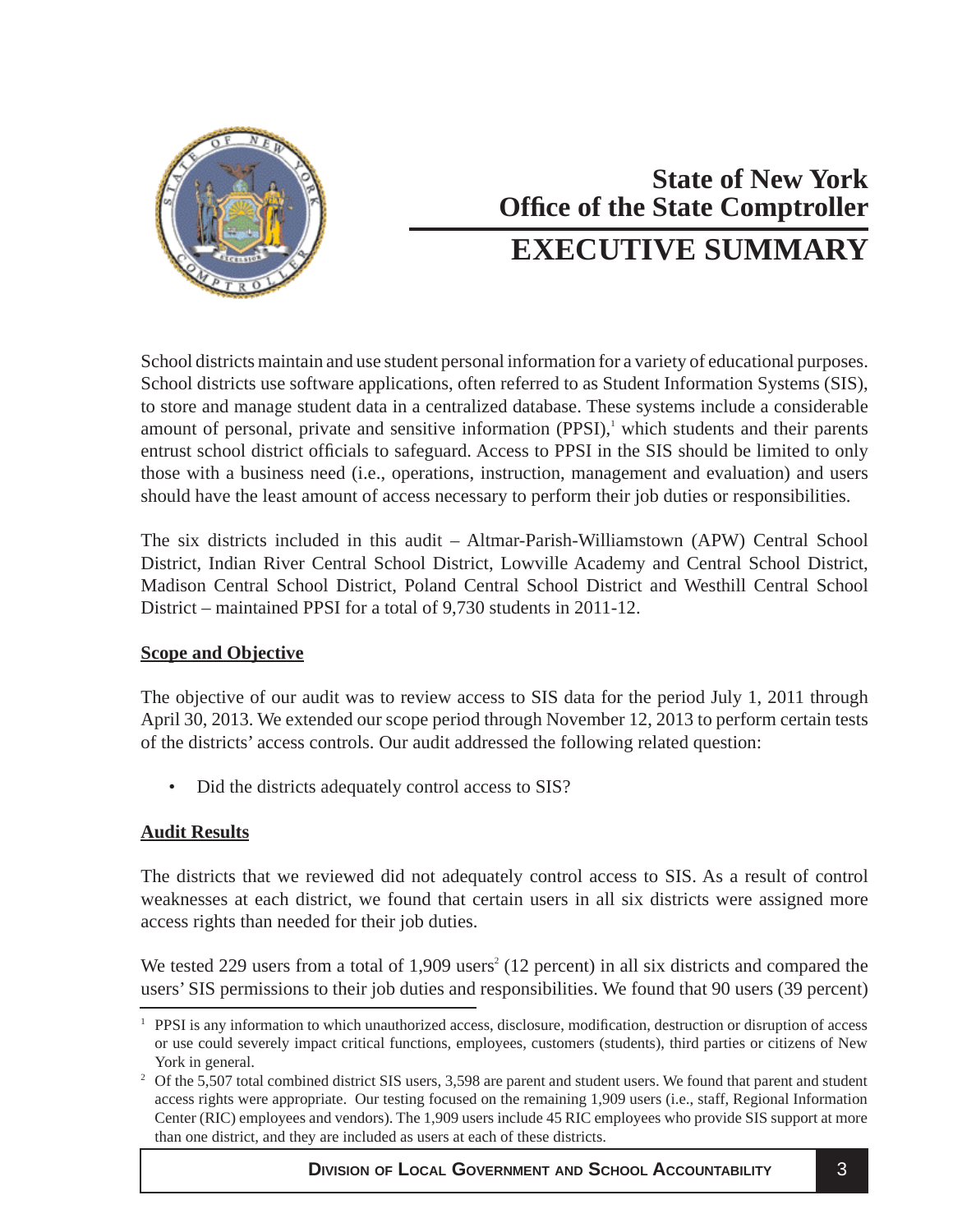had access to one or more functions even though it was not their job responsibility to perform these functions.<sup>3</sup> We found that 13 of these users performed functions that were not required by their job duties. For example, two users from Madison made 141 grade changes even though it was not their responsibility to change grades. We tested 70 grade changes<sup>4</sup> from districts' audit logs and found that the documentation supporting the grade changes was either not complete or not retained due to the lack of a formal process for documenting grade changes. At Madison and Indian River, grade changes made by unauthorized users and without supporting documentation included changes from 47 to 70, 58 to 70 and 62 to 70. Further, at Indian River, 19 of 40 grade changes were made by a Mohawk Regional Information Center employee who was not assigned the responsibility to change grades and there was no documentation to support these grade changes. When the ability to change grades is not properly restricted and there is no process to require that all changes be authorized, supported and documented, there is an increased risk that unauthorized or inappropriate changes can be made to grades without detection.

None of the districts had adopted written policies and procedures for adding users, establishing users' access rights, deactivating or modifying user accounts and monitoring user access. Also, none of the districts had an effective process in place for adding and changing user rights, and none of the districts, except APW, periodically evaluated and monitored user rights once rights had been assigned to ensure that the rights remained current and appropriate. We found that attendance records were changed 185 times at Indian River and 31 times at Lowville using a former employee's user account. Officials told us that former employees' user names and passwords were shared with other employees so they could update the SIS after the employees left district employment. We also found that a generic user account was used to view a student's Individualized Education Program (IEP) at Indian River. Officials do not know who accessed the IEP because the account was not assigned to a specific individual.

Our testing also found that four of the six districts (Indian River, Lowville, Madison and Poland) have features within SIS that allow users to assume the identity or the account of another user. The assume-identity feature allows a user to access student information for those students assigned to the user whose identity was assumed. The assume-account feature allows a user to assume the account of another user and inherit all the given rights and permissions of that user. We found that 39 users in our sample of 144 have the ability to use the assume-identity feature and 31 users have the ability to use the assume-account feature. The use of these features makes it difficult for district management to know who is making changes or viewing information.

In addition, management at three of the districts (Westhill, Madison and Poland) do not authorize assigned user rights, and none of the districts reviewed audit logs or change reports for potentially unauthorized changes. Because we found that users at all the districts were assigned more rights

<sup>3</sup> In the five districts that utilize user groups to assign access rights, we found that the user groups that the individuals were assigned to included numerous other users with permissions that were not required for their jobs. At APW, we searched electronic user access reports for particular permissions (e.g., the ability to change grades) and identified a number of additional users who also had more rights than needed.

<sup>4</sup> Our test included 40 grade changes in Indian River and 10 changes each in Lowville, Madison and Poland. The 10 grade changes we reviewed in Madison were a sample of the 141 changes made by unauthorized users that we previously identified.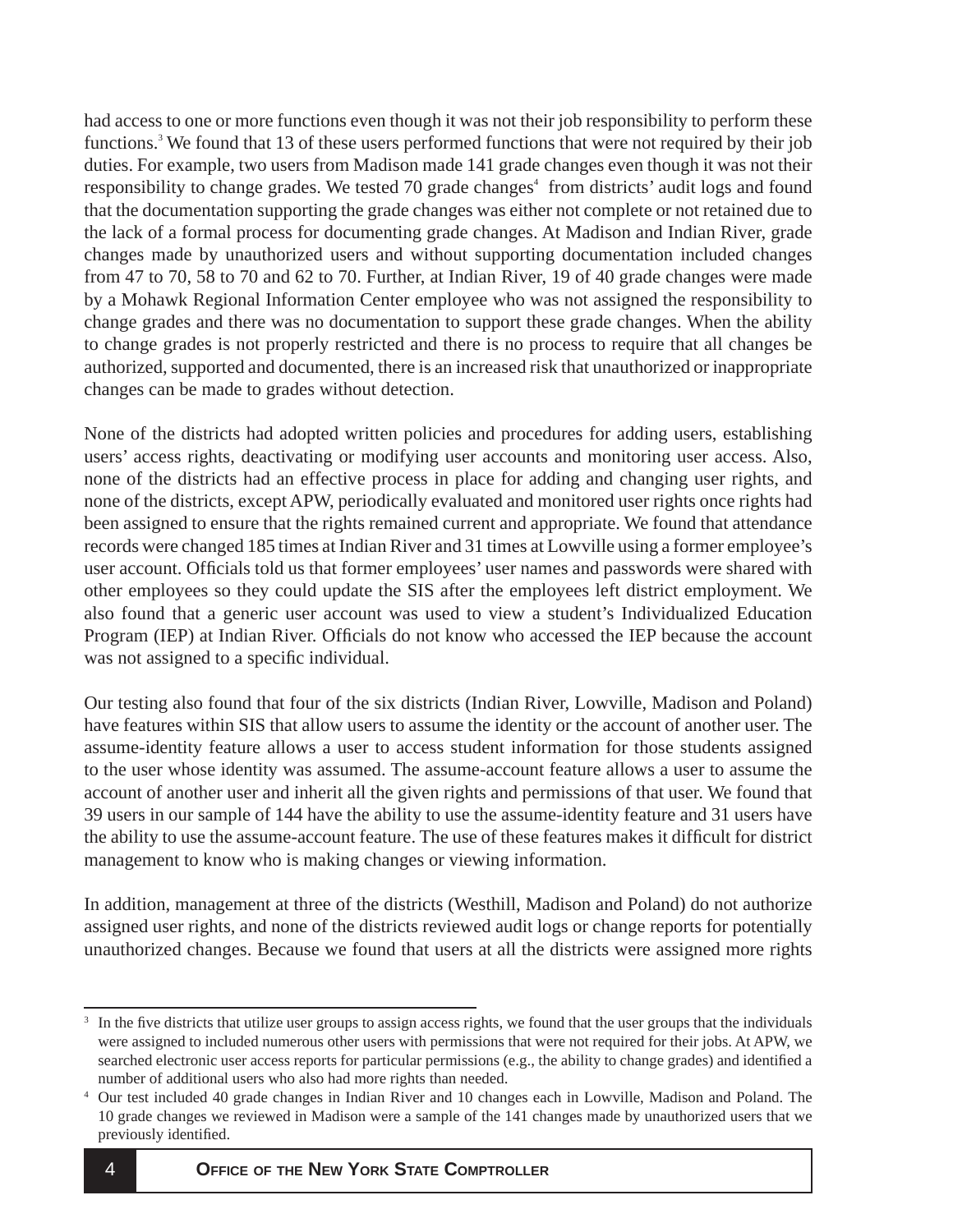than needed for their job duties, it is even more important that the districts monitor user activities to help detect improper access to PPSI in the SIS. When audit logs or change reports are not generated and reviewed, officials cannot be assured that unauthorized activities, such as improper grade changes, are detected and adequately addressed.

Our audit disclosed areas where additional information technology security controls and measures should be instituted. Because of the sensitive nature of some of these findings, certain vulnerabilities are not identified in this report but have been communicated confidentially to district officials so they could take corrective action.

### **Comments of District Offi cials**

The results of our audit and recommendations have been discussed with district officials and their comments, which appear in Appendix A, have been considered in preparing this report.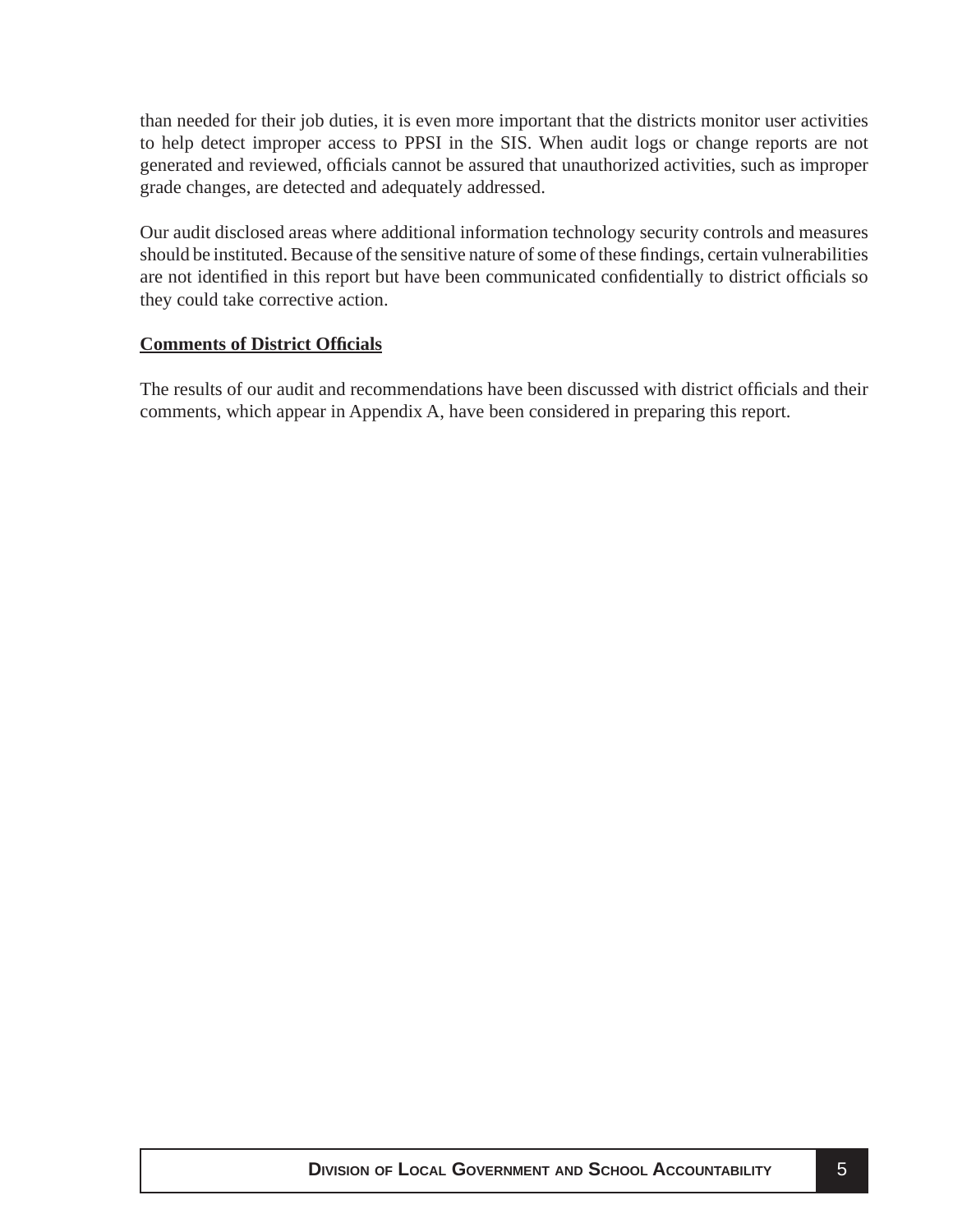# **Introduction**

#### <span id="page-6-0"></span>**Background**

School districts maintain and use students' personal information for a variety of educational purposes. School districts use software applications, often referred to as Student Information Systems (SIS), to store and manage student data in a centralized database. SIS commonly contain extensive information about students, including parent and emergency contacts, attendance, disciplinary actions, testing, schedules, grades and medical information. Therefore, these systems include a considerable amount of personal, private and sensitive information (PPSI),<sup>5</sup> which students and their parents entrust school districts to safeguard. School districts provide SIS access to teachers, administrators, various staff members and external information technology (IT) support staff. In addition, many school districts provide parents with limited access to their children's information and also provide students with limited access to their own information. Access to PPSI should be limited to only those with a business need (i.e., operations, instruction, management and evaluation) and users should have the least amount of access necessary in order to perform their job duties or responsibilities.

We audited six districts located in central and northern New York State. Each district has a manager who is responsible for directing day-to-day SIS operations. All six districts receive technical support from a Regional Information Center  $(RIC)^6$  and provide their respective RIC or vendor with SIS access to perform this function. In addition, all six districts provide parent access and two districts<sup>7</sup> provide student access.

<sup>5</sup> PPSI is any information to which unauthorized access, disclosure, modification, destruction or disruption of access or use could severely impact critical functions, employees, customers (students), third parties or citizens of New York in general. 6

There are 12 RICs in the State, each administratively aligned under a Board of Cooperative Educational Services (BOCES). The RICs provide participating school districts and BOCES with a variety of technology services.<br>
<sup>7</sup> Indian River and Westhill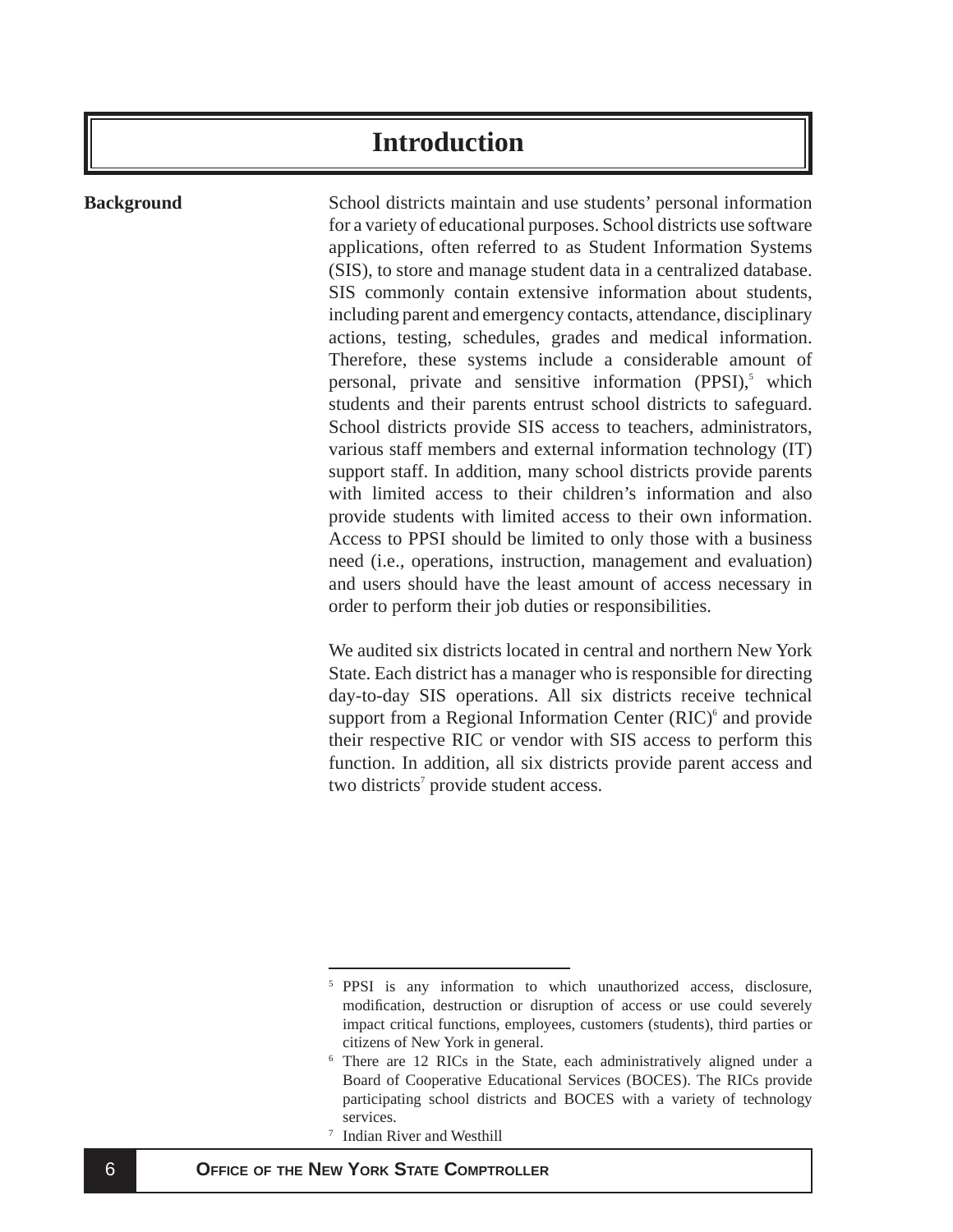<span id="page-7-0"></span>

| <b>Table 1: District Information</b> |                                             |                                    |                         |                                    |                                                                            |  |  |
|--------------------------------------|---------------------------------------------|------------------------------------|-------------------------|------------------------------------|----------------------------------------------------------------------------|--|--|
| <b>School District</b>               | <b>2011-12 Student</b><br><b>Enrollment</b> | <b>SIS RIC Support<sup>a</sup></b> | <b>No. of SIS Users</b> | No. of User<br><b>Groups/Roles</b> | <b>SIS Manager</b>                                                         |  |  |
| Altmar-Parish-Williamstown<br>(APW)  | 1,300                                       | <b>CNYRIC</b>                      | 504                     | 30                                 | Network Administrator                                                      |  |  |
| <b>Indian River</b>                  | 4,100                                       | <b>MORIC</b>                       | 1,766                   | 20                                 | Assistant Superintendent of Curriculum<br>and Instruction                  |  |  |
| Lowville Academy                     | 1,390                                       | <b>MORIC</b>                       | 666                     | 21                                 | Instructional Technology Specialist and<br><b>Computer Network Manager</b> |  |  |
| Madison                              | 470                                         | <b>MORIC</b>                       | 311                     | 18                                 | <b>Technology Coordinator</b>                                              |  |  |
| Poland                               | 620                                         | <b>MORIC</b>                       | 294                     | 23                                 | <b>Guidance Secretary</b>                                                  |  |  |
| Westhill                             | 1,850                                       | <b>WNYRIC and CNYRIC</b>           | 1,966                   | 29                                 | Director of Technology                                                     |  |  |

a Central New York RIC (CNYRIC), Mohawk RIC (MORIC) and Western New York RIC (WNYRIC) provide SIS support. Westhill receives SIS support from WNYRIC and stores its SIS data at the CNYRIC, Lowville stores SIS data in-house at the district and the other four districts store SIS data at their respective RICs.

**Objective**

The objective of our audit was to review access to SIS data. Our audit addressed the following related question:

• Did the districts adequately control access to SIS?

For the period July 1, 2011 through April 30, 2013, we interviewed district officials and staff and examined policies and procedures to control and monitor access to each district's SIS. We extended our scope period through November 12, 2013 to perform certain tests of the districts' access controls. Our audit disclosed areas where additional IT security controls and measures should be instituted. Because of the sensitive nature of these findings, certain vulnerabilities are not discussed in this report but have been communicated confidentially to district officials so they could take corrective action. **Scope and Methodology**

We conducted our audit in accordance with generally accepted government auditing standards (GAGAS). More information on such standards and the methodology used in performing this audit is included in Appendix B of this report.

#### The results of our audit and recommendations have been discussed with district officials and their comments, which appear in Appendix A, have been considered in preparing this report. **Comments of District Offi cials**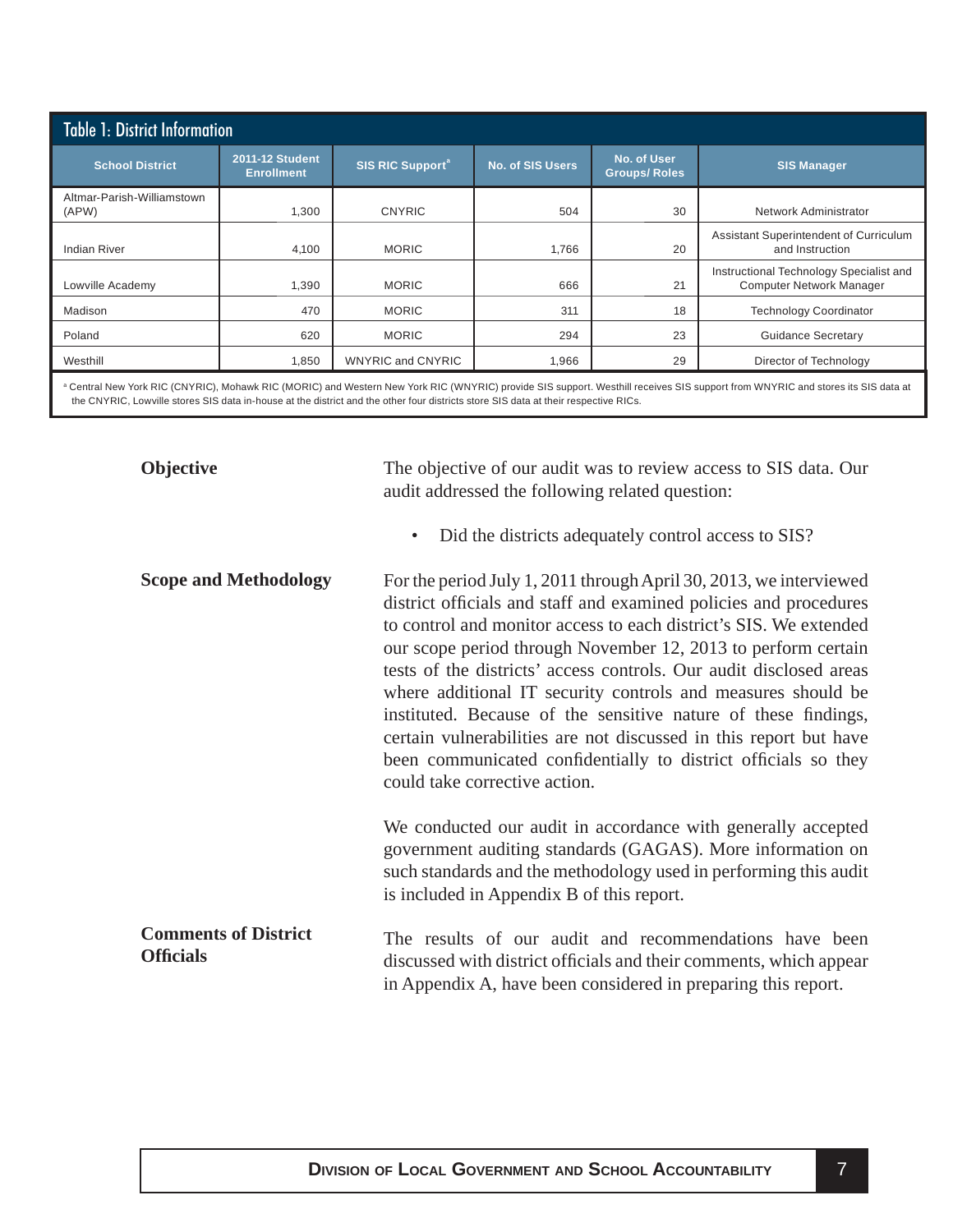# <span id="page-8-0"></span>**Access to Student Information Systems**

Parents and students rely on district officials to ensure that students' personal information is properly safeguarded. District officials are responsible for protecting and preventing improper access to PPSI in SIS. To fulfill these responsibilities, district officials should develop comprehensive written user access policies and procedures designed to protect and monitor access to PPSI. Management should verify assigned user rights, periodically monitor user rights to ensure they are current and appropriate and periodically monitor change reports or audit logs for any unusual activity to help ensure that only appropriate changes are being made by authorized users.

The districts that we reviewed did not adequately control access to SIS. None of the districts adopted comprehensive user access policies and procedures, increasing the risk that PPSI could be accessed, changed or misused by unauthorized persons. Our tests of 229 SIS users found that 90 users (39 percent) had access to one or more functions even though it was not their job responsibility to perform those functions. We also found that none of the districts reviewed audit logs or change reports for potentially unauthorized changes. When audit logs or change reports are not generated and reviewed, officials cannot be assured that unauthorized activities, such as improper grade changes, are detected and adequately addressed.

District officials should develop comprehensive written policies and procedures for protecting PPSI from unauthorized use or modification. Essential measures include restricting access to authorized users and restricting users' access to only those functions and data that are necessary for the users' day-to-day duties and responsibilities. Further, policies should establish controls over users' access to SIS, including adding users, establishing access rights and deactivating or modifying user accounts, as well as the process that will be used to monitor access. **Policies and Procedures**

> All six districts have policies limiting access to only authorized district personnel and breach notification policies that detail how district employees would notify affected parties whose private information was, or is reasonably believed to have been, acquired without valid authorization. However, none of the districts adopted comprehensive written policies and procedures addressing user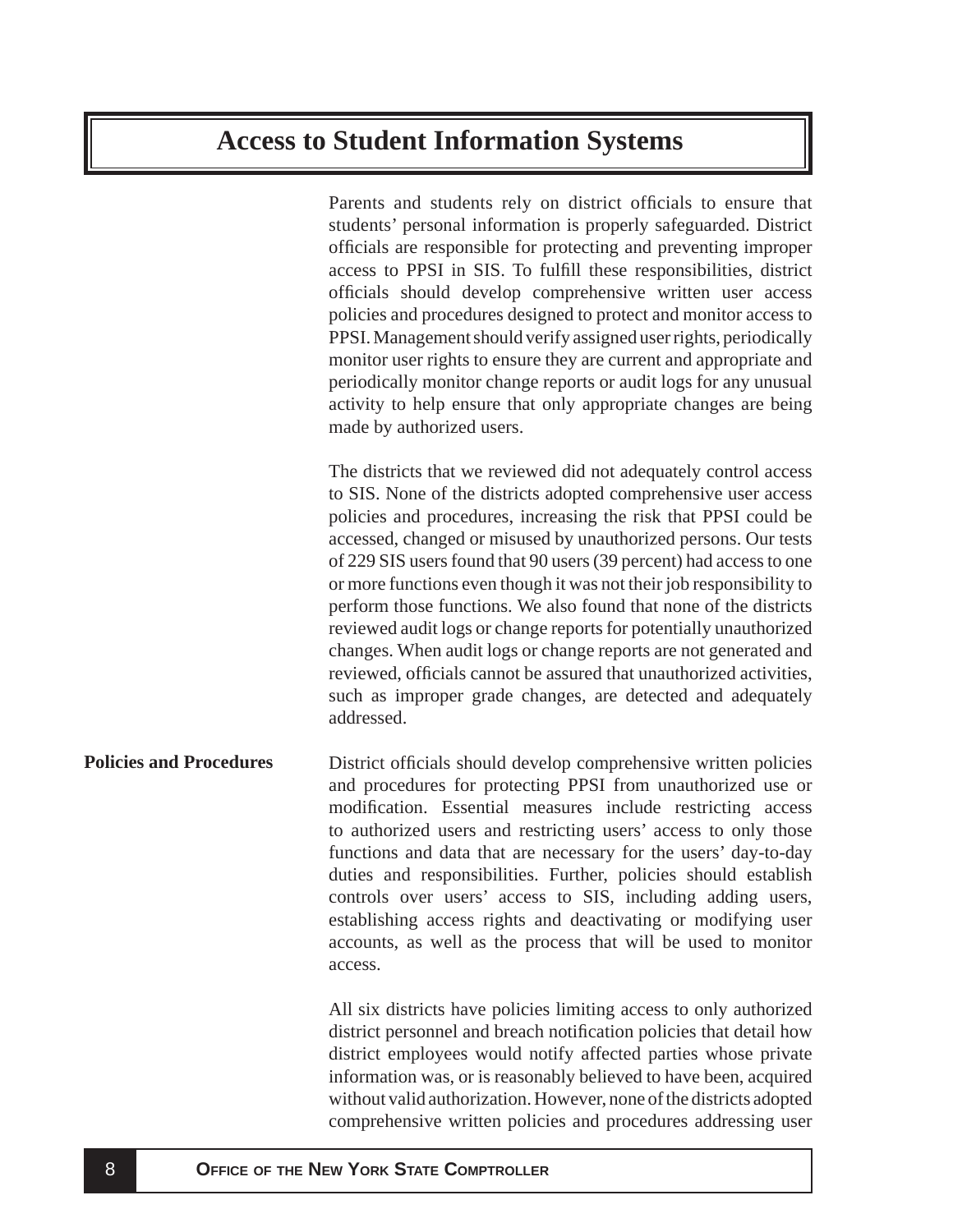access issues such as adding, deactivating or modifying user rights and accounts.

As a result of control weaknesses at each district, we found that certain users were assigned more rights than needed for their job duties. Without written procedures for staff responsible for the maintenance of user accounts and monitoring access rights, there is an increased risk that rights will be assigned incorrectly and that access to SIS will not be properly restricted.

<span id="page-9-0"></span>District officials should ensure that there are written procedures in place for granting, changing and terminating access rights to SIS. These procedures should establish who has the authority to grant or change access (e.g., supervisory approval). Also, it is important to limit individual user access rights within the SIS to only those functions necessary to fulfill individual job responsibilities. Such controls limit the risk that sensitive or confidential information will be exposed to unauthorized use or modification. **User Access**

> All the districts, except APW, assign SIS access rights by user group. Each user group has an associated set of rights and permissions and once a user is added to a group, that user has the same rights and permissions to view or modify data as all the other users in the group. If a user needs rights different than those in any established user group, a new user group can be created for the user, or, in some cases, the user can be assigned to multiple groups that provide different levels of access.<sup>8</sup> The five districts have each established between 18 to 29 different user groups to assign access rights. APW assigns users to one of 30 user roles with associated user rights and permissions. Unlike the groups in the other districts, once a user is assigned a role, APW can customize the rights for each user by adding or removing rights in each individual user account.

> To determine if user access at each district is compatible and appropriate, we identified SIS users responsible for performing certain functions at the districts, such as changing grades, viewing and modifying health records, changing student demographic information<sup>9</sup> and adding staff user accounts. We tested a sample

<sup>8</sup> Westhill users can only be assigned to one SIS user group. Indian River, Lowville, Madison and Poland users may be assigned to multiple user groups.

<sup>9</sup> Such as student age, student user identification number, address and parent contact information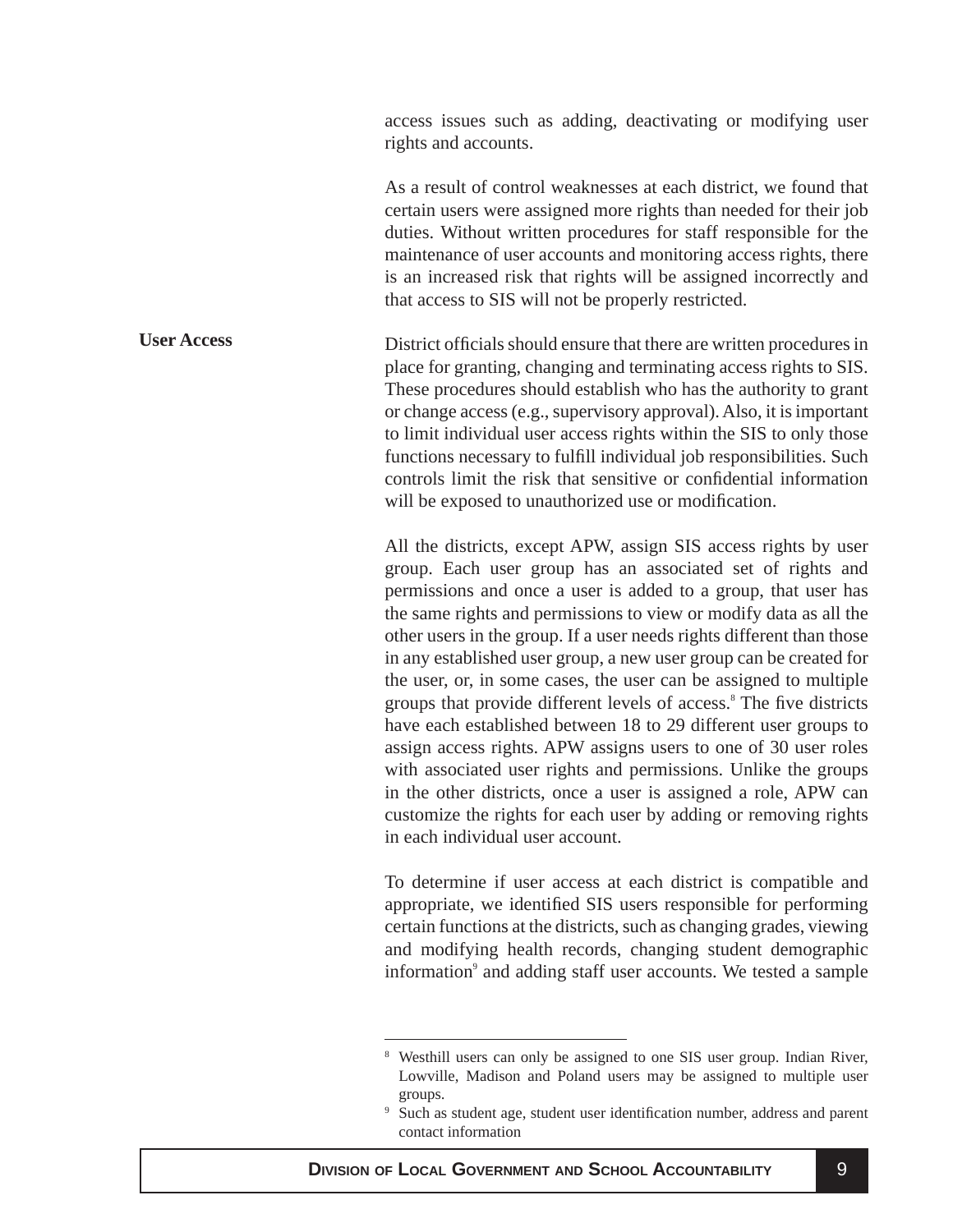of 229 users from a total of 1,909 users<sup>10</sup> (12 percent) in the six districts and compared the users' SIS permissions to the users' job duties and responsibilities. We found that 90 users (39 percent) had access to one or more functions for which it was not their job responsibility to perform these functions.

| Table 2: Test of User Access Rights                                                                                                                                                                      |                     |                                                                                    |     |  |  |  |
|----------------------------------------------------------------------------------------------------------------------------------------------------------------------------------------------------------|---------------------|------------------------------------------------------------------------------------|-----|--|--|--|
| <b>School District</b>                                                                                                                                                                                   | <b>Users Tested</b> | <b>Percentage of Users</b><br><b>With More Access</b><br><b>Rights than Needed</b> |     |  |  |  |
| <b>APW</b>                                                                                                                                                                                               | 35                  | 8                                                                                  | 23% |  |  |  |
| <b>Indian River</b>                                                                                                                                                                                      | 60                  | 20                                                                                 | 33% |  |  |  |
| Lowville                                                                                                                                                                                                 | 34                  | 15                                                                                 | 44% |  |  |  |
| Madison                                                                                                                                                                                                  | 21                  | 13                                                                                 | 62% |  |  |  |
| Poland                                                                                                                                                                                                   | 29                  | 13                                                                                 | 45% |  |  |  |
| Westhill                                                                                                                                                                                                 | 50                  | 21                                                                                 | 42% |  |  |  |
| <b>Total</b><br>229<br>90<br>39%                                                                                                                                                                         |                     |                                                                                    |     |  |  |  |
| a Users were provided with access rights such as the ability to change student grades, view and modify<br>student health records, change student demographic information or add new staff user accounts. |                     |                                                                                    |     |  |  |  |

In the five districts that assign access rights by user group, those user groups included numerous users with permissions that were not required for their jobs. In APW, we searched electronic user access reports for particular permissions (e.g., the ability to change grades) and identified a number of additional users who had more rights than needed. Table 3 shows the number of users designated by the districts as responsible for performing certain SIS functions and those who also have access to perform those functions even though it is not their responsibility to do so.<sup>11</sup>

 $10$  Of the 5,507 total combined district SIS users, 3,598 are parent and student users. We found that parent and student access rights were appropriate. Our testing focused on the remaining 1,909 users (i.e., staff, RIC employees and vendors). The 1,909 users includes 45 RIC employees who provide SIS support at more than one district, and they are included as users at each of these districts.<br><sup>11</sup> See Appendix C for details by district.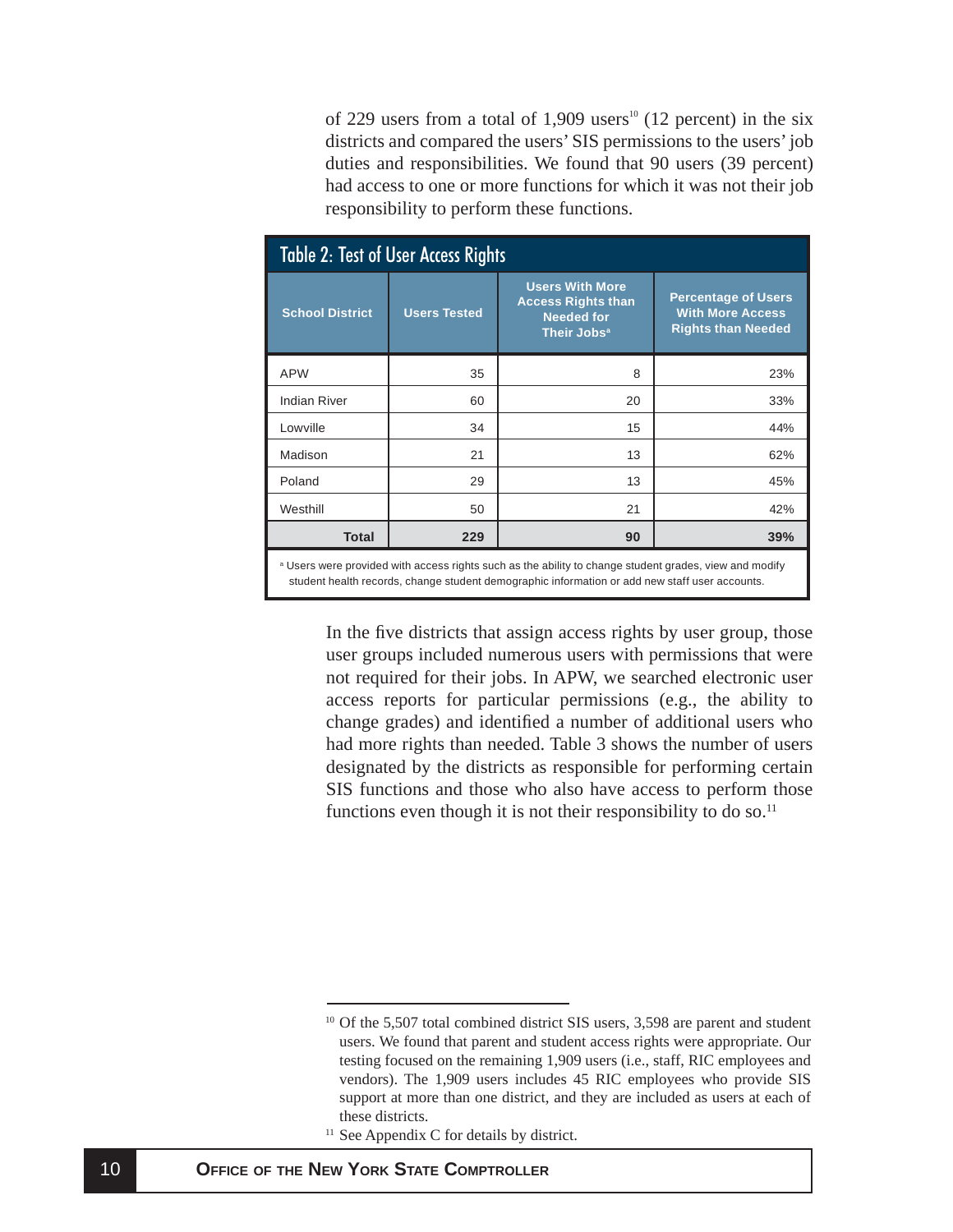| <b>Table 3: Users With Access to Certain SIS Functions</b> |                                                                      |                                                                                                             |                       |                                |              |  |  |
|------------------------------------------------------------|----------------------------------------------------------------------|-------------------------------------------------------------------------------------------------------------|-----------------------|--------------------------------|--------------|--|--|
| <b>Function</b>                                            | <b>Total Number of</b><br><b>Users Designated</b><br>to Perform Each | <b>Additional Number of Non-Designated Users With Access to</b><br><b>Perform Each Function<sup>a</sup></b> |                       |                                |              |  |  |
|                                                            | <b>Function</b>                                                      | <b>RIC Staff<sup>c</sup></b>                                                                                | <b>District Staff</b> | <b>SIS Vendor</b> <sup>c</sup> | <b>Total</b> |  |  |
| <b>Grade Changes</b>                                       | 129                                                                  | 153                                                                                                         | 105                   | 4                              | 262          |  |  |
| View/Modify Health Records <sup>b</sup>                    | 68                                                                   | 101                                                                                                         | ⇁                     | $\overline{2}$                 | 110          |  |  |
| Change Student Demographic<br>Information                  | 111                                                                  | 151                                                                                                         | 186                   | 4                              | 341          |  |  |
| Add Staff User Account                                     | 92                                                                   | 132                                                                                                         | 101                   | 4                              | 237          |  |  |

a Some users had multiple user rights that were not necessary given their job duties and these users are included in more than one SIS function.

b This function was not assessed at Madison and Lowville because neither district uses SIS to store student medical records.

<sup>c</sup> The total RIC Staff for each function includes technical staff who provide SIS support at more than one of the districts. The total SIS Vendor staff for each function is the same vendor user at four of the districts.

Users' accounts with unnecessary access rights were assigned to district staff, RIC staff and the SIS vendor. RIC officials told us that their SIS support staff require full access rights in order to assist districts with day-to-day troubleshooting. We did not include SIS support staff as exceptions in our testing. However, we did include the SIS vendor and other RIC technical staff (i.e., programmers and technicians) as exceptions because they were granted full SIS access rights and they only need occasional access for troubleshooting.

District staff responsible for granting user access at Westhill were unsure of the meaning of the rights and permissions within each staff user group. For example, they did not know the meaning of group access rights classified under titles such as "access accounts," "historical grades" and "functions." Similarly, staff at Indian River do not have lists of the rights granted to each user group to verify that access needs are compatible with the rights of the assigned groups. Four districts (Indian River, Lowville, Madison and Westhill) assign user rights based on a historic knowledge of prior users who were assigned the same role. Assigning the same rights to a new user as the predecessor in the same job title/role does not guarantee that the user rights assigned are accurate. In addition, management at three of the districts (Westhill, Madison and Poland) does not authorize the assigned user rights. At these districts, the responsibility for authorizing user rights is given to district staff<sup>12</sup> who are also responsible for adding, deactivating and modifying user accounts and rights without supervisory or management review. This increases the risk that more access rights than necessary may be assigned to users. While officials at

<sup>12</sup> District Office Secretary/Board Clerk at Westhill and SIS Managers at Madison and Poland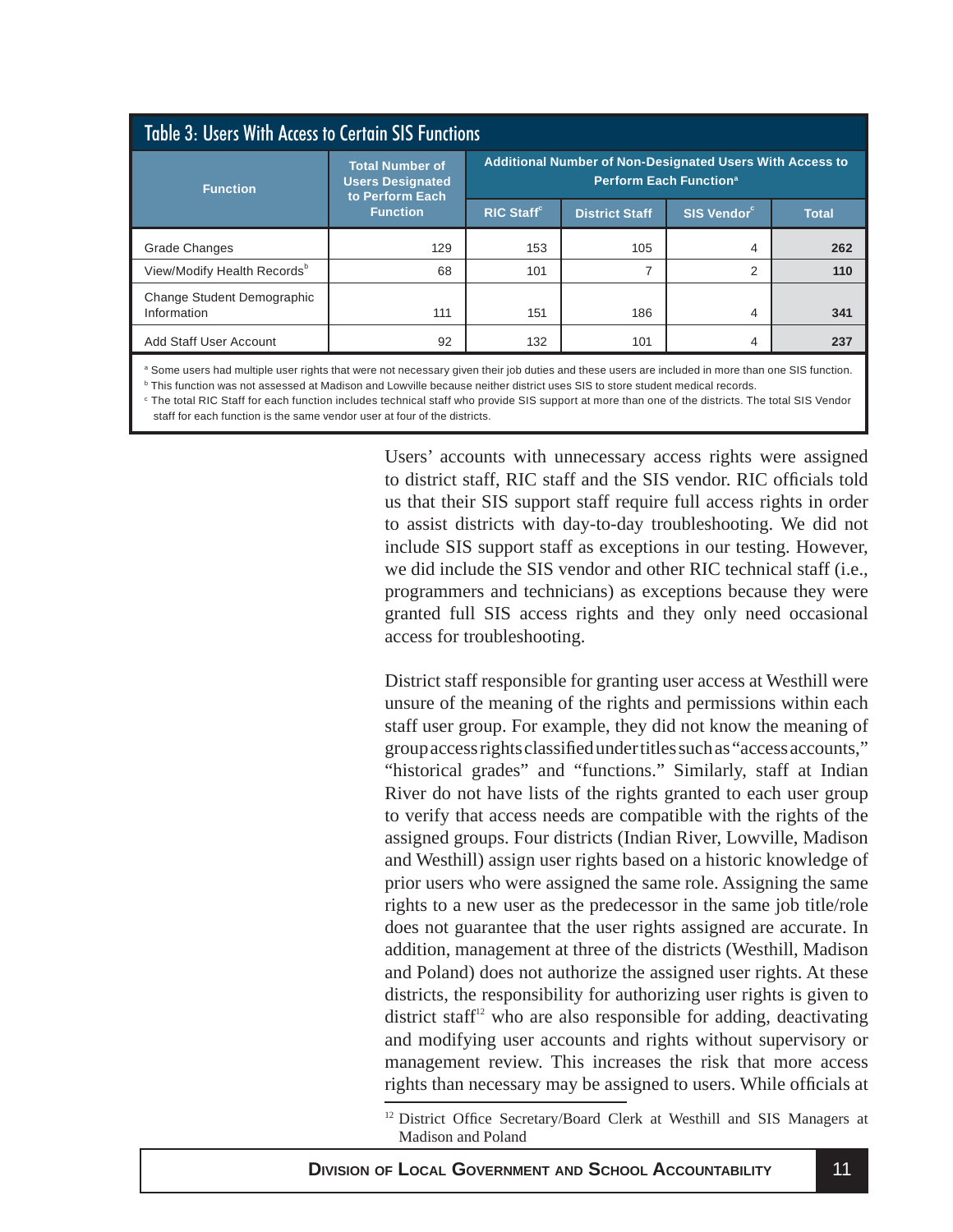APW reviewed non-instructional staff user rights and permissions for appropriateness during the 2011-12 fiscal year and removed unneeded rights from the users' accounts at that time, none of the other districts periodically evaluated and monitored user rights once rights were assigned to ensure that the rights are current and appropriate. Because a significant number of users have more access rights in the SIS than district officials realized or intended, there is an increased risk that sensitive or confidential student information could be compromised.

Given the significant number of users who have unnecessary access rights in each district's SIS, we requested audit  $\log s^{13}$ to review user activity and determine if any unauthorized changes were made by the users in our initial sample (see Table 2). Four districts provided audit logs for our review, but APW and Westhill were unable to provide usable logs (see Report Monitoring section). Our review of the usable audit logs for the 61 unauthorized users found that 13 users performed functions that were not required by their job duties, as follows:

- Two users from Madison (the guidance counselor and an office assistant/teacher aide) made 141 grade changes even though it was not their responsibility to change grades.
- Eight unauthorized users among four districts made 190 changes to student demographic information (149 changes at Lowville, 28 changes at Indian River, 10 changes at Madison and three changes at Poland).
- Three users in Lowville added new staff user accounts, even though it is not their responsibility to do so.

We also reviewed a sample of 70 grade changes<sup>14</sup> from the four districts' audit logs to determine if the grade changes were authorized, documented and supported. We found that the documentation supporting the grade changes was either not complete or not retained. For example:

<sup>&</sup>lt;sup>13</sup> Audit logs are automated trails of user activities, showing when users enter and exit the system and what they did.

<sup>&</sup>lt;sup>14</sup> Our test included 40 grade changes in Indian River and 10 changes each in Lowville, Madison and Poland. The 10 grade changes we reviewed in Madison were a sample of the 141 changes made by unauthorized users that we previously identified.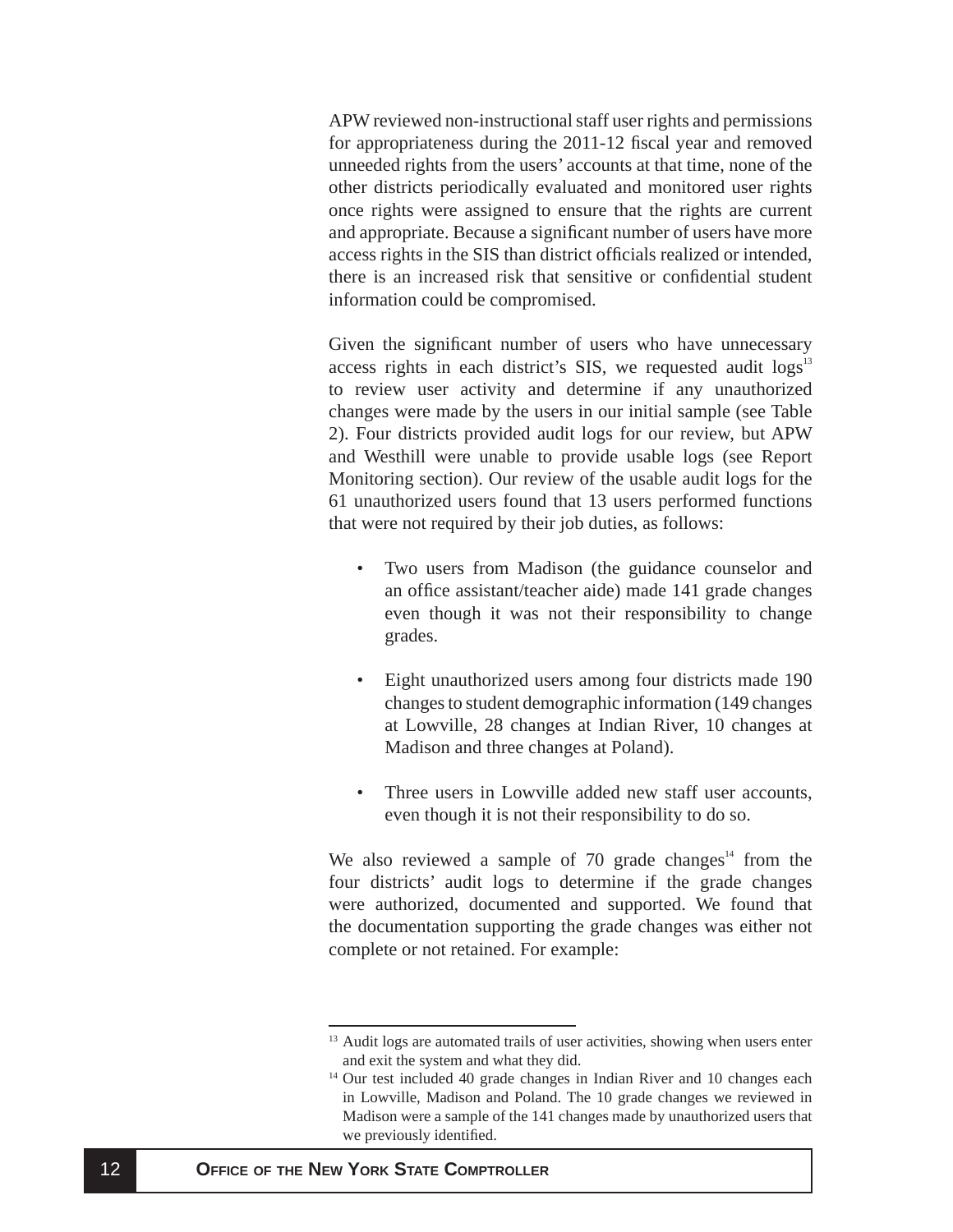- <span id="page-13-0"></span>• Lowville was able to provide documentation for the 10 grade changes we tested and all the changes we reviewed were made by an authorized user. However, the documentation retained did not show authorization for the changes and the reason for the changes.
- District officials at Indian River, Madison and Poland provided verbal explanations for the other 60 grade changes we tested, but they had no formal process for documenting grade changes, including who authorized the changes, the reason for the changes and the documentation to be retained. Grade changes we identified that were made by unauthorized users and without adequate supporting documentation in Madison and Indian River included changes from 47 to 70, 58 to 70 and 62 to 70.
- At Indian River, 19 of the 40 changes were made by a MORIC employee who worked onsite at the District but was not assigned the responsibility to change grades. The MORIC employee told us that teachers provided verbal and written lists of grade changes to be made, but she shredded the lists after completing the grade changes.

When the ability to change grades is not properly restricted and there is no process to require that all changes be authorized, supported and documented, there is an increased risk that unauthorized or inappropriate changes can be made to grades without detection.

Effective access controls require that SIS user accounts be linked to specific individuals to help prevent and detect unauthorized activity. Users should not be allowed to share user accounts and generic accounts<sup>15</sup> should generally not be permitted. Also, access should be terminated promptly when employees leave the district. **User Accounts**

> We compared lists of each district's active employees to lists of current staff SIS users to determine if any SIS users were not current district employees. We found 63 unknown and generic user accounts that were not assigned to any one individual, 44 active user accounts assigned to employees who no longer worked for the districts and 14 shared accounts. We reviewed the usable audit logs at four districts to determine if any changes were made

<sup>&</sup>lt;sup>15</sup> Generic user accounts are not assigned to a specific individual and are typically used by multiple users.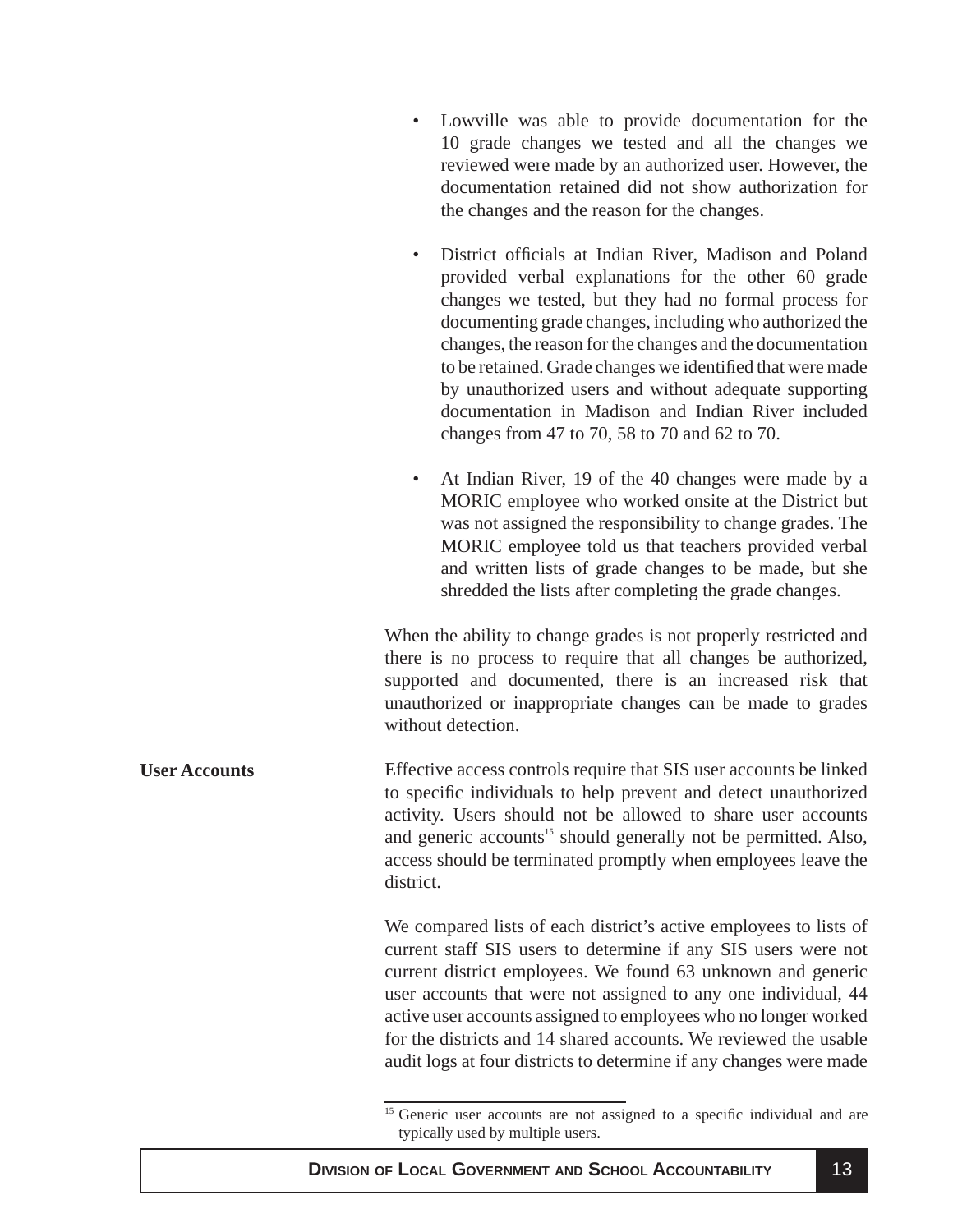by the 47 unknown/generic, shared or former employee user accounts identified in those districts.<sup>16</sup> We found activity in three of the 47 accounts we tested. Specifically, 216 changes were made to update attendance records using two former employee user accounts after the employees left Indian River and Lowville (185 changes at Indian River and 31 changes at Lowville). Officials from both districts told us that the former employees' user names and passwords were shared with other employees so they could update SIS after the employees left district employment. We also found a generic user account was used to view a student's Individualized Education Program (IEP) at Indian River. Because this account was not assigned to a specific individual, Indian River officials did not know who accessed the IEP. When generic and shared accounts are used, accountability is diminished and activity in the system may not be able to be traced back to a single user. Furthermore, if individuals who are no longer active employees have SIS access rights, they may inappropriately obtain confidential data, and there is an increased risk that they can use the system for improper purposes.

Our testing also found that four of the six districts (Indian River, Lowville, Madison and Poland) have features within SIS that allow users to assume the identity or the account of another user. The assume-identity feature allows a user to access student information for those students assigned to the user whose identity was assumed. The assume-account feature is even more powerful in that it allows a user to assume the account of another user and also inherit all the given rights and permissions of that user. Officials from MORIC, which supports SIS at these four districts, said that certain MORIC employees use the assume-identity/ account features for troubleshooting when the districts need assistance. However, a large number of other district staff and MORIC employees were given this capability, even though they were not involved in day-to-day troubleshooting. We found that 39 users in our sample of  $144<sup>17</sup>$  have the ability to use the assumeidentity feature and 31 users have the ability to use the assumeaccount feature. Because user rights and permissions are the same for all users within each user group at these four districts, we determined that 194 users can use the assume-identity feature and 175 users can use the assume-account feature. These users do not need this function for their routine job duties, so they should not

 $16$  We were not able to test the 74 inappropriate user accounts found in APW and Westhill because usable audit logs were not available. 17 229 users sampled, less 85 users in Westhill and APW whose SIS does not

include the assume-identity/account feature, equals 144 users.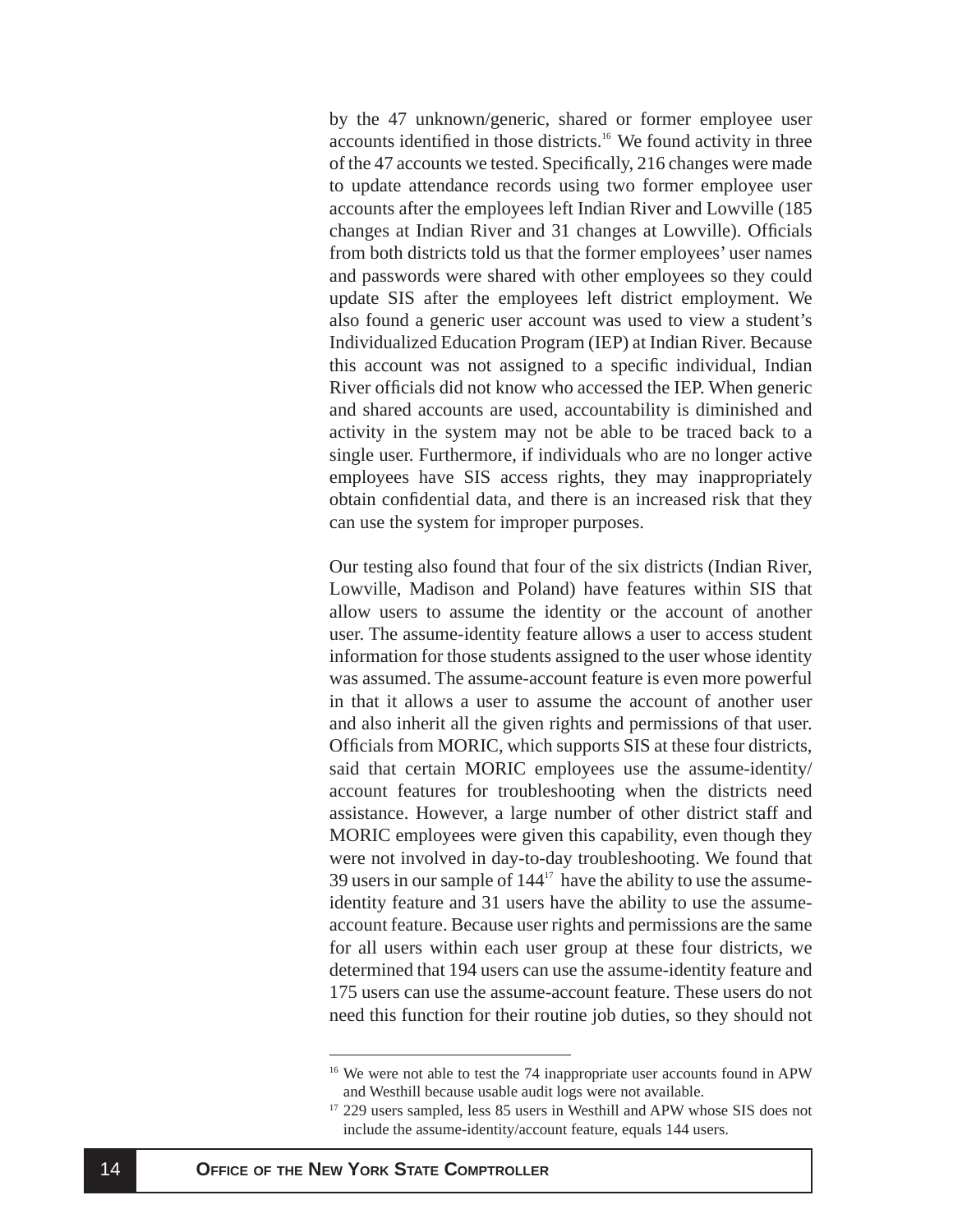<span id="page-15-0"></span>be granted this capability.<sup>18</sup> Furthermore, the audit logs for these districts do not show the user whose identity or account has been assumed, and they do not clearly differentiate what actions were completed under an assumed identity or account. This makes it difficult for management to evaluate how often these powerful features are used and whether they are used to make changes or view information by individuals that would otherwise not have access through their own user account. Audit logs or change reports<sup>19</sup> maintain a record of activity or show changes or deletions made in a computer application. District officials should review these reports to monitor for unusual activity. These reports provide a mechanism for individual accountability and for management to reconstruct events. None of the districts we reviewed monitor audit logs or change reports. Indian River, Lowville, Madison and Poland are able to produce audit logs, but those districts did not generate audit logs or review them for potentially unauthorized changes. Officials at APW and Westhill were initially not aware if any audit logs or change reports could be generated from their systems. Officials at both these districts attempted to generate reports upon our request during fieldwork, but the reports generated were not useful as they were complex and did not clearly show user activity. Because we found that users at all six districts were assigned more rights than needed for their job duties, it is even more important that these districts monitor user activities to help detect improper SIS access to PPSI. When audit logs or change reports are not generated and reviewed, officials cannot be assured that unauthorized activities, such as improper grade changes, are detected and adequately addressed. District officials should: 1. Establish written policies and procedures for SIS administration including a formal authorization process to add, deactivate or change user accounts and rights and procedures for monitoring user access, **Report Monitoring Recommendations**

<sup>&</sup>lt;sup>18</sup> See Appendix C for details by district. We did not include MORIC SIS support staff members who are involved in day-to-day troubleshooting as exceptions in our testing. However, we did include MORIC technical staff (i.e., programmers and technicians) and the vendor as exceptions because they rarely need this type of access to the SIS.

<sup>&</sup>lt;sup>19</sup> Change reports track specific types of changes made to the system or data.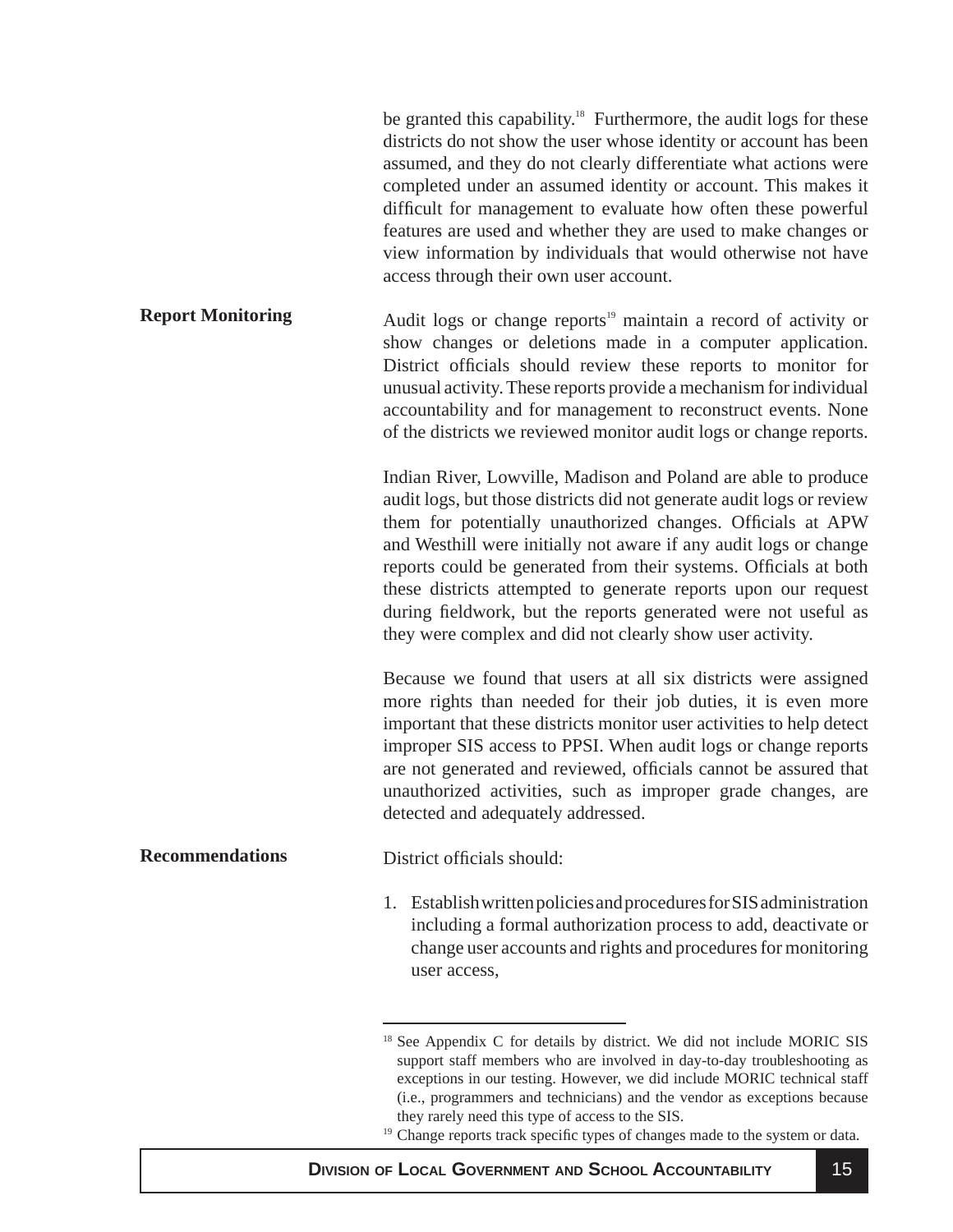- 2. Review current procedures for assigning user access rights and strengthen controls to ensure that individuals are assigned only those access rights needed to perform their job duties and should monitor user access rights periodically,
- 3. Evaluate user rights and permissions currently assigned to each SIS user, including RIC employees and vendors, and ensure that rights are updated as needed to properly restrict access,
- 4. Restrict the ability to make grade changes to designated individuals and ensure that documentation is retained to show who authorized the grade changes and the reasons for the changes,
- 5. Remove all unknown and generic or shared SIS accounts and deactivate the accounts of any users who are no longer employed,
- 6. Determine whether the assume-identity and assume-account features are appropriate for use (if currently available); if these features are used, district officials must strictly control access and review SIS data that clearly shows user activity performed and all accounts involved when these features are used, and
- 7. Periodically review available audit logs for unusual or inappropriate activity. If useful audit logs are currently not available, District officials should work with their SIS provider to determine if useful logs or change reports can be generated to monitor activities.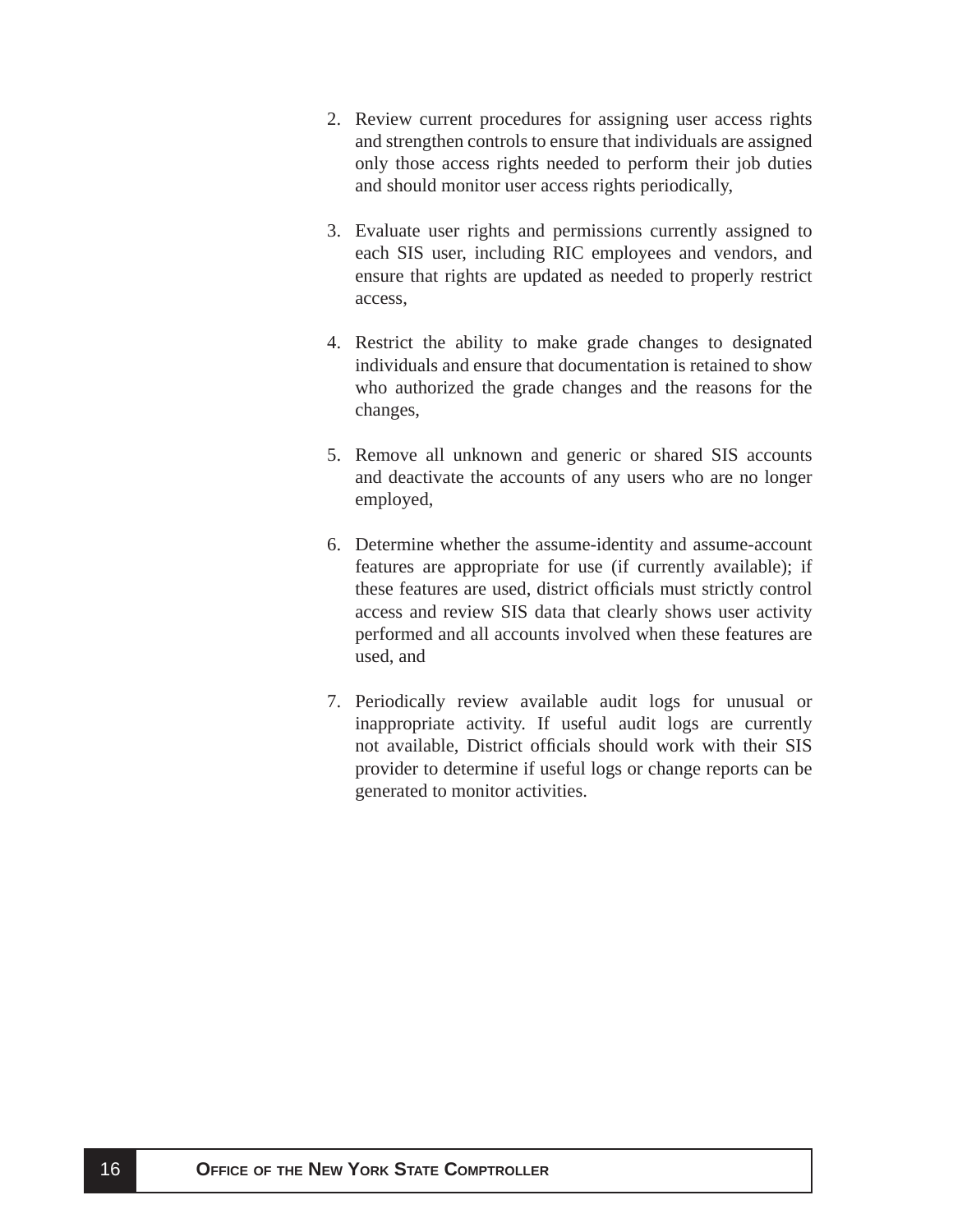# **APPENDIX A**

# **RESPONSES FROM DISTRICT OFFICIALS**

<span id="page-17-0"></span>We provided a draft copy of this global report to the six districts we audited and requested responses. We received a response letter from five districts. We also provided a draft version of the respective individual letter reports to each of the six districts. We received responses from six districts. The districts generally agreed with our audit report; however, one of the districts had comments that we respond to within this Appendix.

## **Overall Comments**

Altmar-Parish-Williamstown Central School District officials said: "The draft audit report was enlightening and appropriate, APW administration and staff very much appreciate the time and energy that OSC spent reviewing internal controls of the student management system. The results of this finding specific to APW will be incorporated into a policy and procedures document that will guide further work in this area."

Indian River Central School District officials said: "The District is in agreement with the findings of the audit that pertain to Indian River. The District is in the process of developing and documenting interventions that address the recommendations detailed in the report. We have initiated collaboration to address specific recommendations contained in the report with the Regional Information Center (MORIC)."

Lowville Academy and Central School District officials said: "The district takes all of the findings and recommendations seriously and will continue to strive to ensure that all of our procedures are in line with best practice protocol." "While some discrepancies were identified, the Mohawk Regional Information Center has provided assistance and direction in resolving these discrepancies."

Poland Central School District officials said:

"The District has reviewed current procedures for assigning user access rights and has strengthened controls to ensure that individuals are assigned only to rights needed to perform job duties and functions."

"The District is working with the MORIC to identify the pathway of rights granted to each user group. As permissions are evaluated, eliminating the access to additional or unnecessary rights to any user will be remedied."

"The District has removed unknown accounts that had once been created for ease of functioning and off-campus support. Staff members who require SIS access have been given direct access specific to their needs."

"The District has identified key personnel who will be authorized to make grade changes through SIS and has restricted access to the grade change function. The District has initiated a paperwork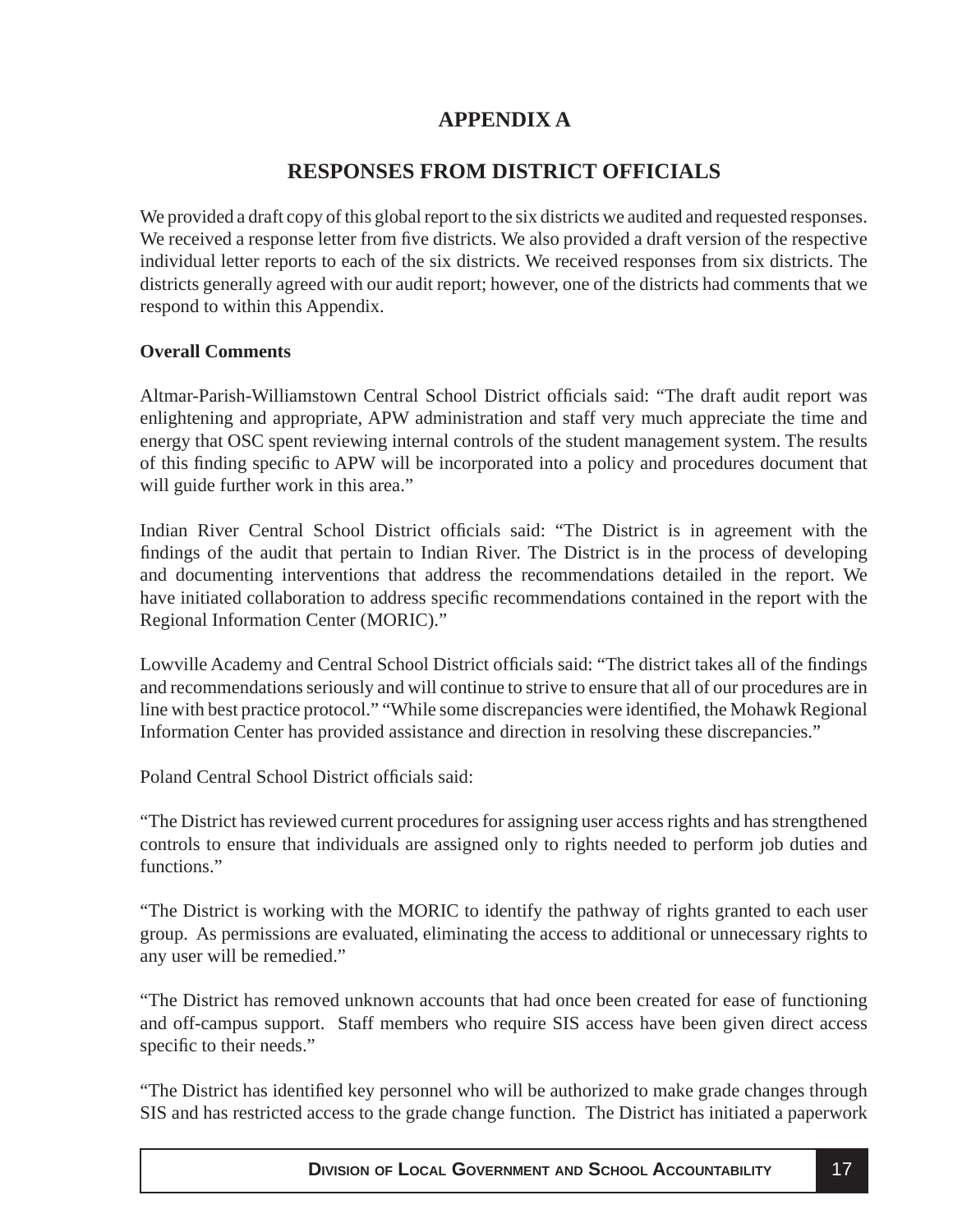trail for grade changes....Written documentation specific to the need for the grade change will be maintained."

"The District has limited both "assume" functions. The District is working with the SIS to determine if the audit log can accurately capture user activity in the "assume" setting."

"The District will work with the MORIC to access and review audit logs to help identify unusual or inappropriate activity and increase checks and balances."

Westhill Central School District officials said:

"On May 20, 2014, the district updated Policy 7240, Student Records: Access and Challenge. In addition, the district has updated administrative regulations for adding, deactivating, or changing user accounts and/or rights."

"With the assistance of the Western New York Regional Information Center (WNYRIC), permissions for all existing users were reset to their particular group and a current process is in place to compare access rights at different points in time to identify discrepancies."

"The district has requested that the WNYRIC work collaboratively with the vendor to develop a comprehensive security report to allow the district to evaluate user rights and permissions for each SIS user."

"With assistance of the WNYRIC, the district has reset the permissions for all SIS users and made all unknown or unassigned accounts inactive."

"The district has requested that the WNYRIC work collaboratively with the vendor to develop a usable audit log to allow the district to review change reports, including prior years."

"Grade changes will be reviewed and approved by the respective administrator and documentation retained."

## **Grade Change Documentation**

Madison Central School District officials said: "We are aware of no regulations or guidance issued by the State Education Department mandating any particular form of documentation for grade changes, and your office proposes no standards for that documentation in the Report. In other words, while there is room for the District to improve its procedures, those procedures are not out of compliance with any prior law."

## **Access Controls**

Madison Central School District officials said: "The Report has been very helpful in identifying improvements the District can make in its procedures. However, we respectfully disagree with the Report's conclusion that Madison CSD did not "adequately" control access to its Student

#### **18 <b>OFFICE OF THE NEW YORK STATE COMPTROLLER**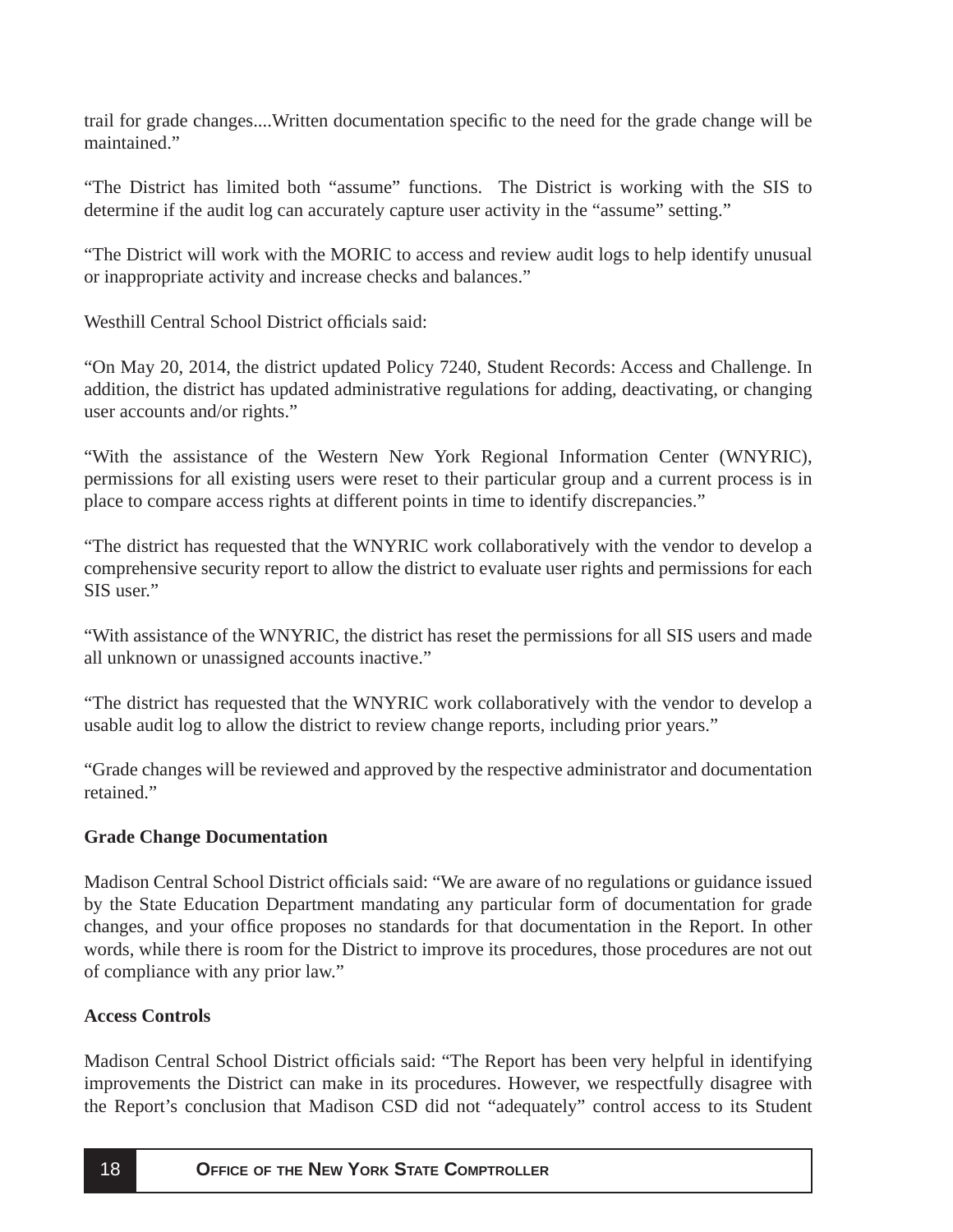Information System. The ultimate measure of the adequacy of our practices is whether there has been any unauthorized disclosure of student information. No unauthorized disclosure was documented by your audit."

### **OSC Response**

Even though no unauthorized disclosure was identified in the results of our audit testing, this does not mean that the District adequately controlled access to its SIS. We identified several weaknesses in the District's internal controls which increase the risk for unauthorized disclosure to occur.

### **Unauthorized Users**

Madison Central School District officials said: "With respect to Madison, the Report concludes that two staff members who entered grade changes into the system were not authorized to do so. This is inaccurate. The two individuals were a guidance counselor, who the District considers an appropriate person to access and enter grades, and an office staff member, whose assigned duties include the data entry of grades into the system as directed by teachers wishing to update student grades before report cards are printed. Similarly our review of the changes made to student demographic information concluded that all changes were made by district staff whose duties included that task."

### **OSC Response**

The Madison CSD Teacher's Handbook indicates "once a grade is assigned to a student by a teacher, the grade may only be changed by the building principal after notification to the teacher of the reason for such change." The grade changes we identified as part of our audit testing were made by the guidance counselor and an office assistant/teacher aide, not the principal. The guidance counselor and office assistant/teacher aide are not designated as authorized users responsible for changing grades as indicated in the Handbook.

District officials told us it is the responsibility of the elementary and high school secretaries (and the guidance office staff during the summer) for changing student demographic information. Our review of change reports during our audit period found that the Treasurer made 10 changes to student demographics, even though it is not her responsibility to do so.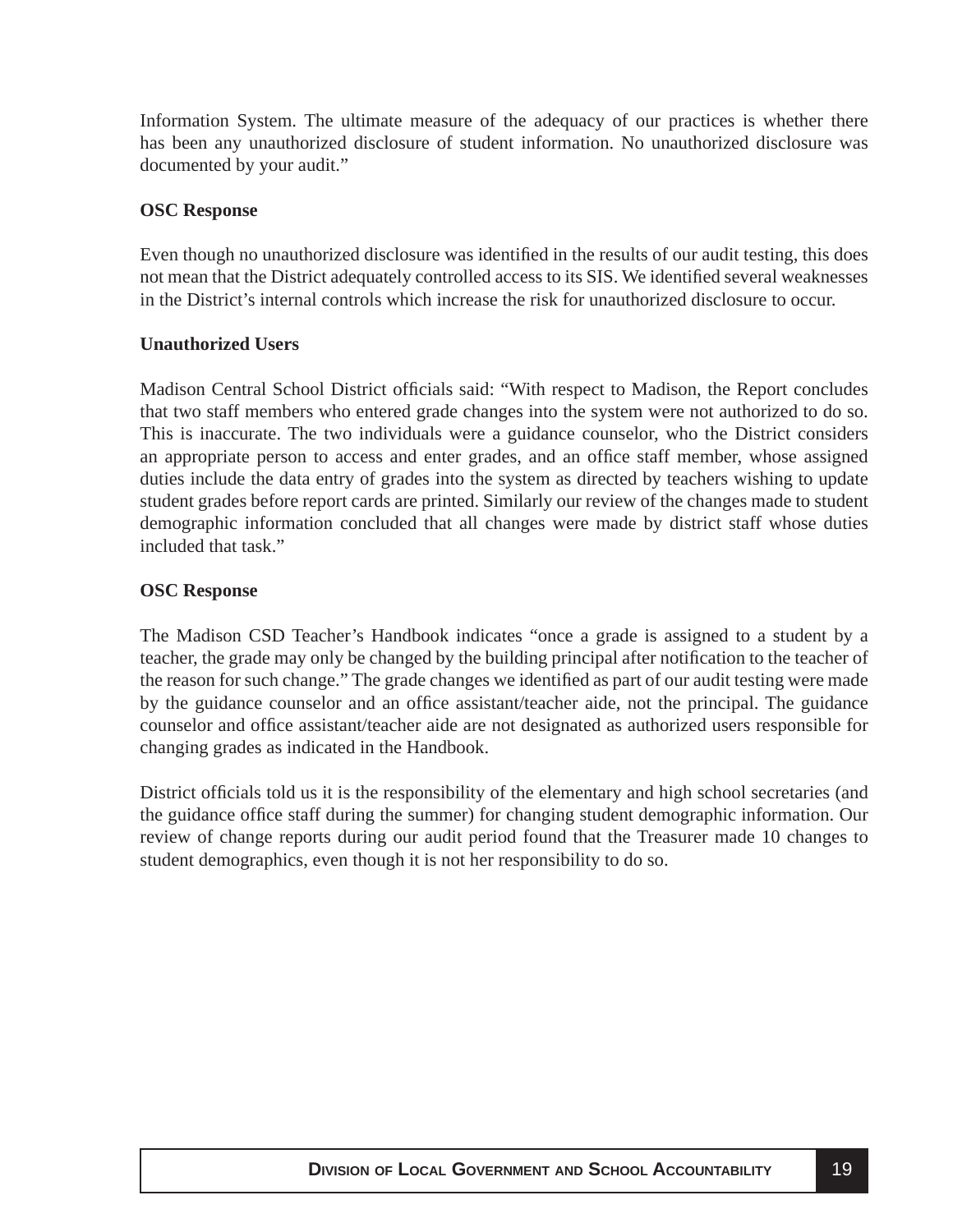# **APPENDIX B**

## **AUDIT METHODOLOGY AND STANDARDS**

<span id="page-20-0"></span>The objective of our audit was to determine whether the six districts included in our audit adequately control SIS access. To select these six districts, we classified all the districts located in the eight counties served by the Syracuse Regional Office<sup>20</sup> according to size (large, medium, and small), based on student enrollment. We factored in geographic locations and enrollment in order to select a sample of different sized districts from throughout the region. Our audit covered the period July 1, 2011 through April 30, 2013. We extended our scope period to perform certain tests of the districts' access controls through the following dates:

APW – November 12, 2013 Indian River – September 30, 2013 Lowville – October 7, 2013 Madison – October 1, 2013 Poland – October 7, 2013 Westhill – July 10, 2013

Our audit included the following steps relating to the audit objective:

- We interviewed district officials and staff, as well as RIC staff, and examined the districts' policies and procedures to control and monitor SIS access.
- We compared lists of active employees to lists of current SIS staff users at each district to determine if any SIS users were not district employees or if any former employees remain on the user list. We also compared lists of employees who left the districts' employment during our audit period to lists of current SIS users to verify that they were no longer active SIS users.
- We selected 229 SIS users to compare the users' job duties with user group assignments and individual user rights to determine if access rights are compatible with job duties. To choose this sample, we obtained master lists of SIS users and randomly selected 10 percent (up to a maximum of 50 in each district) of instructional and non-instructional staff users, totaling 156 users. We also judgmentally selected 73 users that we considered to have higher risk. Higher risk users included administrative users, users with add/modify permissions and users who can change closed-out grades.
- For the 90 users who had more rights than necessary to perform their job duties, we reviewed their assigned user groups for five of the districts (Indian River, Lowville, Madison, Poland and Westhill) to identify additional users who had the same incompatible rights and permissions. For APW, we reviewed a list of individual users who were granted access to various functions and compared them to the users who were designated by APW

<sup>20</sup> Herkimer, Jefferson, Lewis, Madison, Oneida, Onondaga, Oswego and St. Lawrence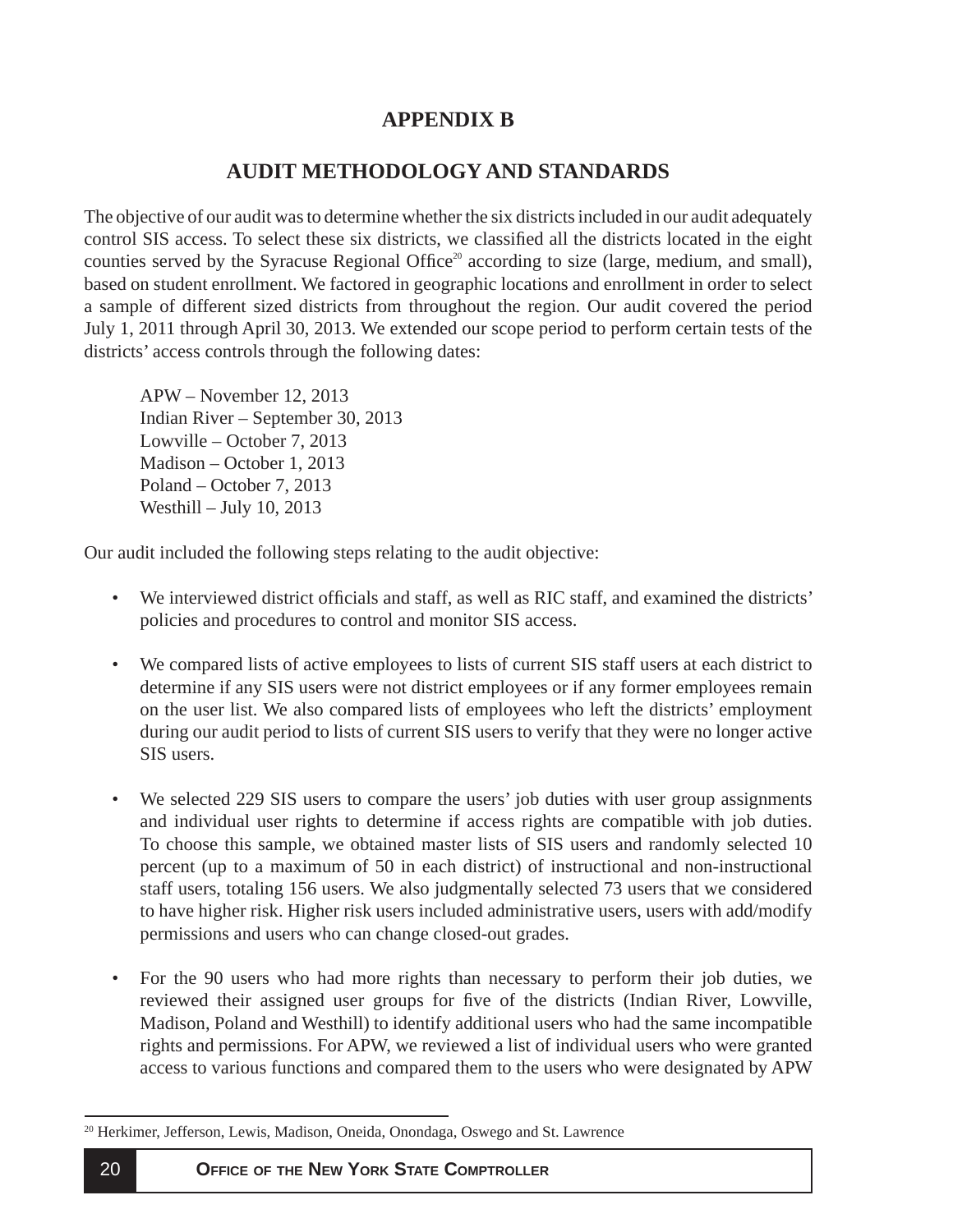officials to perform the related function to identify those users with unnecessary access rights.

- We interviewed 115 users to determine what their job duties are and observed them navigating the SIS modules to see what access was available to them.
- We reviewed the audit logs in four districts (Indian River, Lowville, Madison and Poland) to determine whether the users identified as exceptions in our tests performed any function that is not part of their job duties or accessed the system after they left the district. Usable audit logs were not available in the other two districts (APW and Westhill).
- For districts with audit logs, we selected 70 grade changes that occurred during our audit period and determined whether these grade changes were authorized, documented and supported. The majority of our selection focused on changes made to high school students' final grades for marking periods that had already been closed out, pass/fail changes and changes made for different courses.

We conducted this performance audit in accordance with GAGAS. Those standards require that we plan and perform the audit to obtain sufficient, appropriate evidence to provide a reasonable basis for our findings and conclusions based on our audit objective. We believe that the evidence obtained provides a reasonable basis for our findings and conclusions based on our audit objective.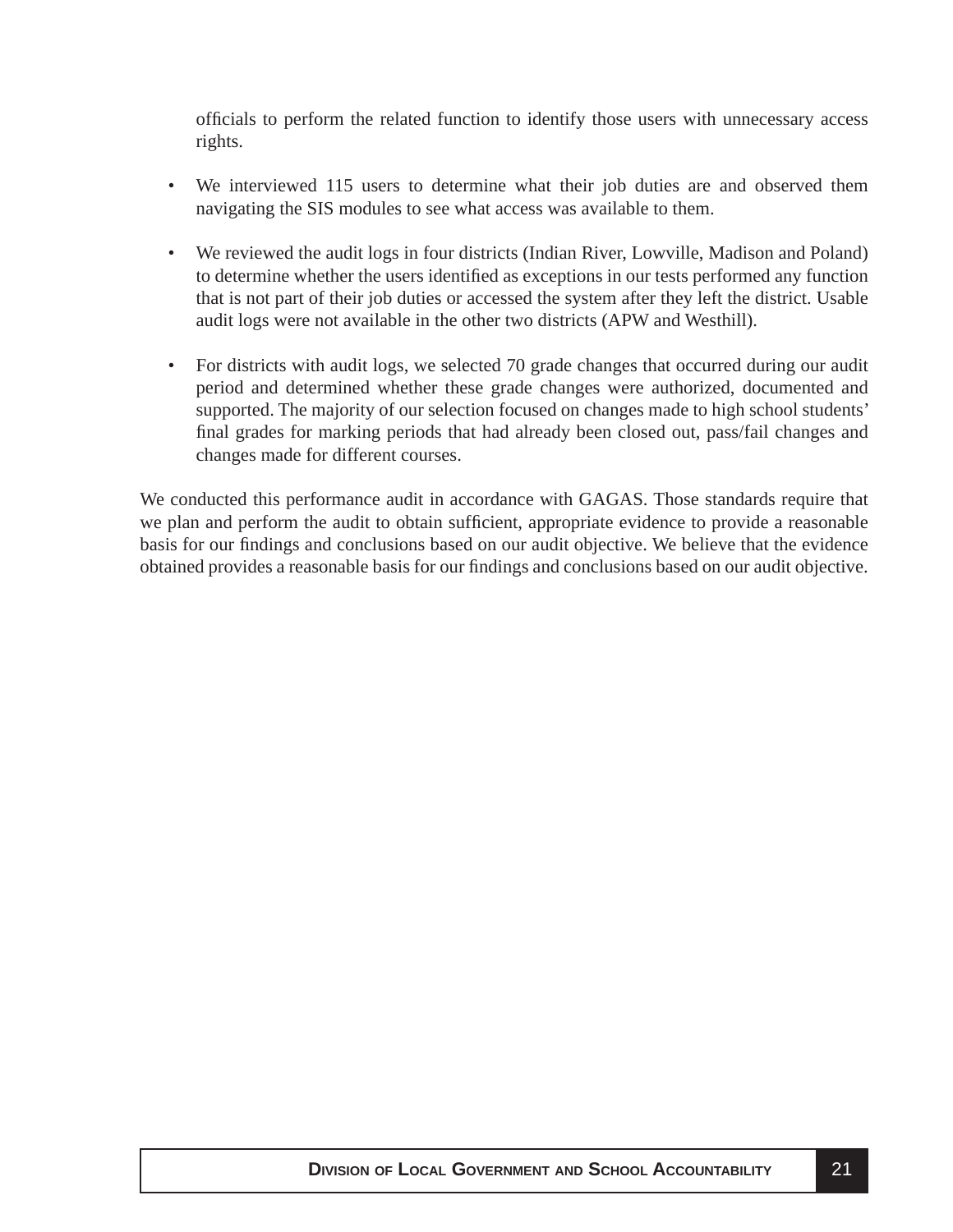# **APPENDIX C**

# <span id="page-22-0"></span>**USERS, FUNCTIONS AND FEATURES BY DISTRICT**

| <b>Table 4: Grade Changes</b> |                                                      |                                                                                  |                       |                   |              |  |  |
|-------------------------------|------------------------------------------------------|----------------------------------------------------------------------------------|-----------------------|-------------------|--------------|--|--|
| <b>School District</b>        | <b>Total Number</b><br>of Users<br><b>Designated</b> | Additional Number of Non-Designated Users With Access to<br><b>Change Grades</b> |                       |                   |              |  |  |
|                               | to Change<br><b>Grades</b>                           | <b>RIC Staff</b>                                                                 | <b>District Staff</b> | <b>SIS Vendor</b> | <b>Total</b> |  |  |
| <b>APW</b>                    | 16                                                   | 51                                                                               | 9                     | $\Omega$          | 60           |  |  |
| <b>Indian River</b>           | 33                                                   | 24                                                                               | 43                    | 1                 | 68           |  |  |
| Lowville                      | 24                                                   | 25                                                                               | 13                    | 1                 | 39           |  |  |
| Madison                       | 18                                                   | 24                                                                               | 13                    | 1                 | 38           |  |  |
| Poland                        | 23                                                   | 24                                                                               | 6                     | 4                 | 31           |  |  |
| Westhill                      | 15                                                   | 5                                                                                | 21                    | $\Omega$          | 26           |  |  |
| <b>Total</b>                  | 129                                                  | 153                                                                              | 105                   | 4                 | 262          |  |  |

# **CERTAIN SIS FUNCTIONS<sup>21</sup>**

| Table 5: View/Modify Health Records <sup>a</sup>                                                                                         |                                                                        |                                                                                               |                   |              |     |  |  |
|------------------------------------------------------------------------------------------------------------------------------------------|------------------------------------------------------------------------|-----------------------------------------------------------------------------------------------|-------------------|--------------|-----|--|--|
|                                                                                                                                          | <b>Total Number</b><br>of Users<br><b>Designated</b>                   | Additional Number of Non-Designated Users With Access to<br><b>View/Modify Health Records</b> |                   |              |     |  |  |
| <b>School District</b>                                                                                                                   | to View/<br><b>RIC Staff</b><br><b>Modify Health</b><br><b>Records</b> | <b>District Staff</b>                                                                         | <b>SIS Vendor</b> | <b>Total</b> |     |  |  |
| <b>APW</b>                                                                                                                               | 7                                                                      | 48                                                                                            | $\Omega$          | $\Omega$     | 48  |  |  |
| Indian River                                                                                                                             | 30                                                                     | 24                                                                                            | 4                 |              | 29  |  |  |
| Poland                                                                                                                                   | 19                                                                     | 24                                                                                            | $\Omega$          |              | 25  |  |  |
| Westhill                                                                                                                                 | 12                                                                     | 5                                                                                             | 3                 | $\Omega$     | 8   |  |  |
| <b>Total</b>                                                                                                                             | 68                                                                     | 101                                                                                           | 7                 | $\mathbf{2}$ | 110 |  |  |
| This function was not assessed at Madison and Lowville because these districts do not use the SIS for storing students' medical records. |                                                                        |                                                                                               |                   |              |     |  |  |

<sup>&</sup>lt;sup>21</sup> The RIC Staff for Indian River, Lowville, Madison and Poland is comprised of technical staff who provide SIS support at more than one of the districts. The SIS Vendor for Indian River, Lowville, Madison and Poland is the same vendor user at each of the districts.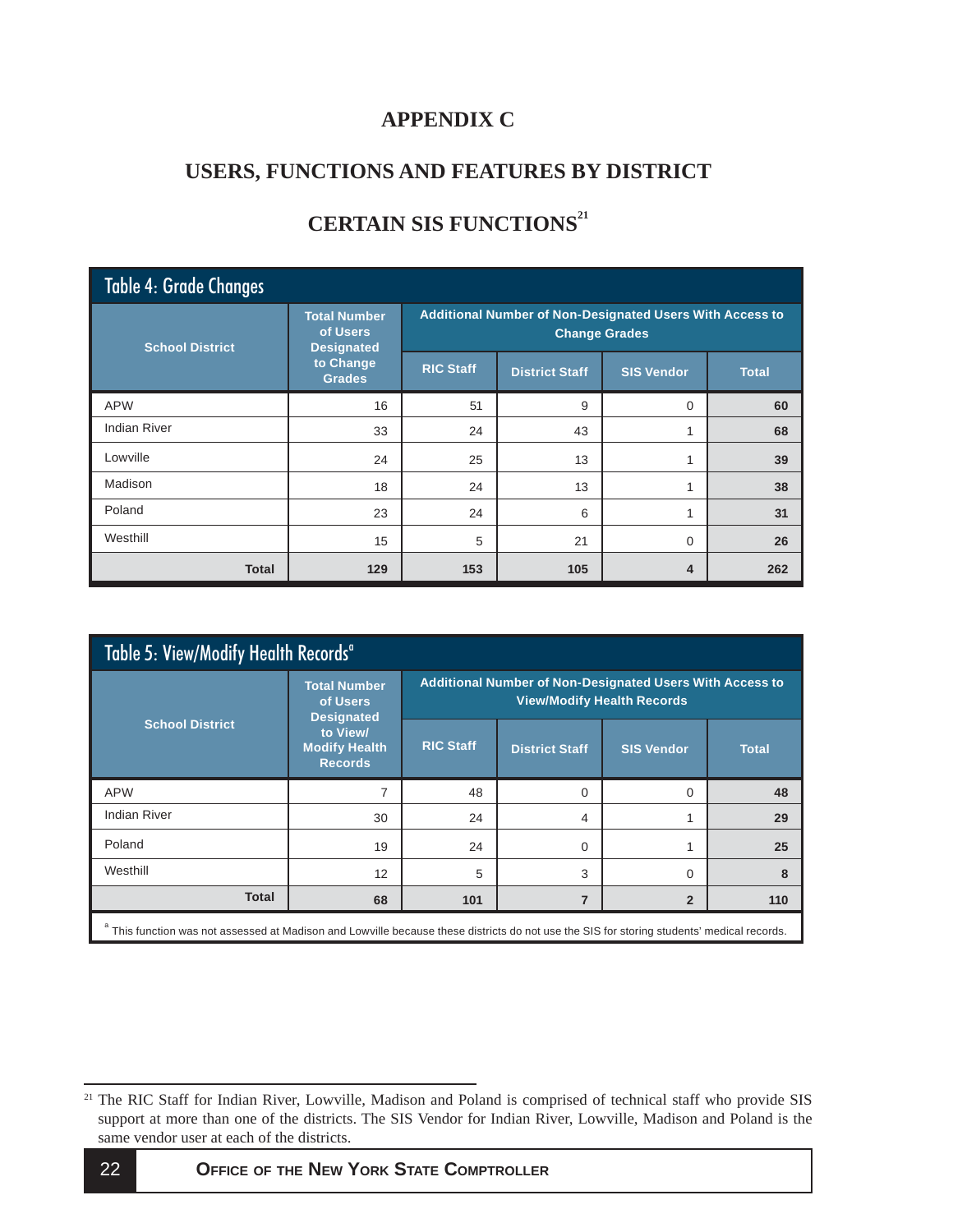| Table 6: Change Student Demographic Information |                                                                         |                                                                                                           |                       |                   |              |  |  |
|-------------------------------------------------|-------------------------------------------------------------------------|-----------------------------------------------------------------------------------------------------------|-----------------------|-------------------|--------------|--|--|
|                                                 | <b>Total Number</b><br>of Users<br><b>Designated</b>                    | Additional Number of Non-Designated Users With Access to<br><b>Change Student Demographic Information</b> |                       |                   |              |  |  |
| <b>School District</b>                          | to Change<br><b>Student</b><br><b>Demographic</b><br><b>Information</b> | <b>RIC Staff</b>                                                                                          | <b>District Staff</b> | <b>SIS Vendor</b> | <b>Total</b> |  |  |
| <b>APW</b>                                      | 14                                                                      | 49                                                                                                        | 5                     | $\Omega$          | 54           |  |  |
| <b>Indian River</b>                             | 19                                                                      | 24                                                                                                        | 120                   | 1                 | 145          |  |  |
| Lowville                                        | 23                                                                      | 25                                                                                                        | 20                    |                   | 46           |  |  |
| Madison                                         | 21                                                                      | 24                                                                                                        | 8                     | 1                 | 33           |  |  |
| Poland                                          | 21                                                                      | 24                                                                                                        | 9                     | 1                 | 34           |  |  |
| Westhill                                        | 13                                                                      | 5                                                                                                         | 24                    | $\Omega$          | 29           |  |  |
| <b>Total</b>                                    | 111                                                                     | 151<br>186<br>341<br>4                                                                                    |                       |                   |              |  |  |

| <b>Table 7: Add Staff User Account</b> |                                                      |                                                                                    |                       |                   |              |  |  |
|----------------------------------------|------------------------------------------------------|------------------------------------------------------------------------------------|-----------------------|-------------------|--------------|--|--|
| <b>School District</b>                 | <b>Total Number</b><br>of Users<br><b>Designated</b> | Additional Number of Non-Designated Users With Access to<br><b>Add Staff Users</b> |                       |                   |              |  |  |
|                                        | to Add Staff<br><b>Users</b>                         | <b>RIC Staff</b>                                                                   | <b>District Staff</b> | <b>SIS Vendor</b> | <b>Total</b> |  |  |
| <b>APW</b>                             | 11                                                   | 30                                                                                 | 15                    | $\Omega$          | 45           |  |  |
| <b>Indian River</b>                    | 18                                                   | 24                                                                                 | 37                    |                   | 62           |  |  |
| Lowville                               | 18                                                   | 25                                                                                 | 13                    |                   | 39           |  |  |
| Madison                                | 18                                                   | 24                                                                                 | 3                     |                   | 28           |  |  |
| Poland                                 | 18                                                   | 24                                                                                 | $\Omega$              |                   | 25           |  |  |
| Westhill                               | 9                                                    | 5                                                                                  | 33                    | $\Omega$          | 38           |  |  |
| <b>Total</b>                           | 92                                                   | 132                                                                                | 101                   | 4                 | 237          |  |  |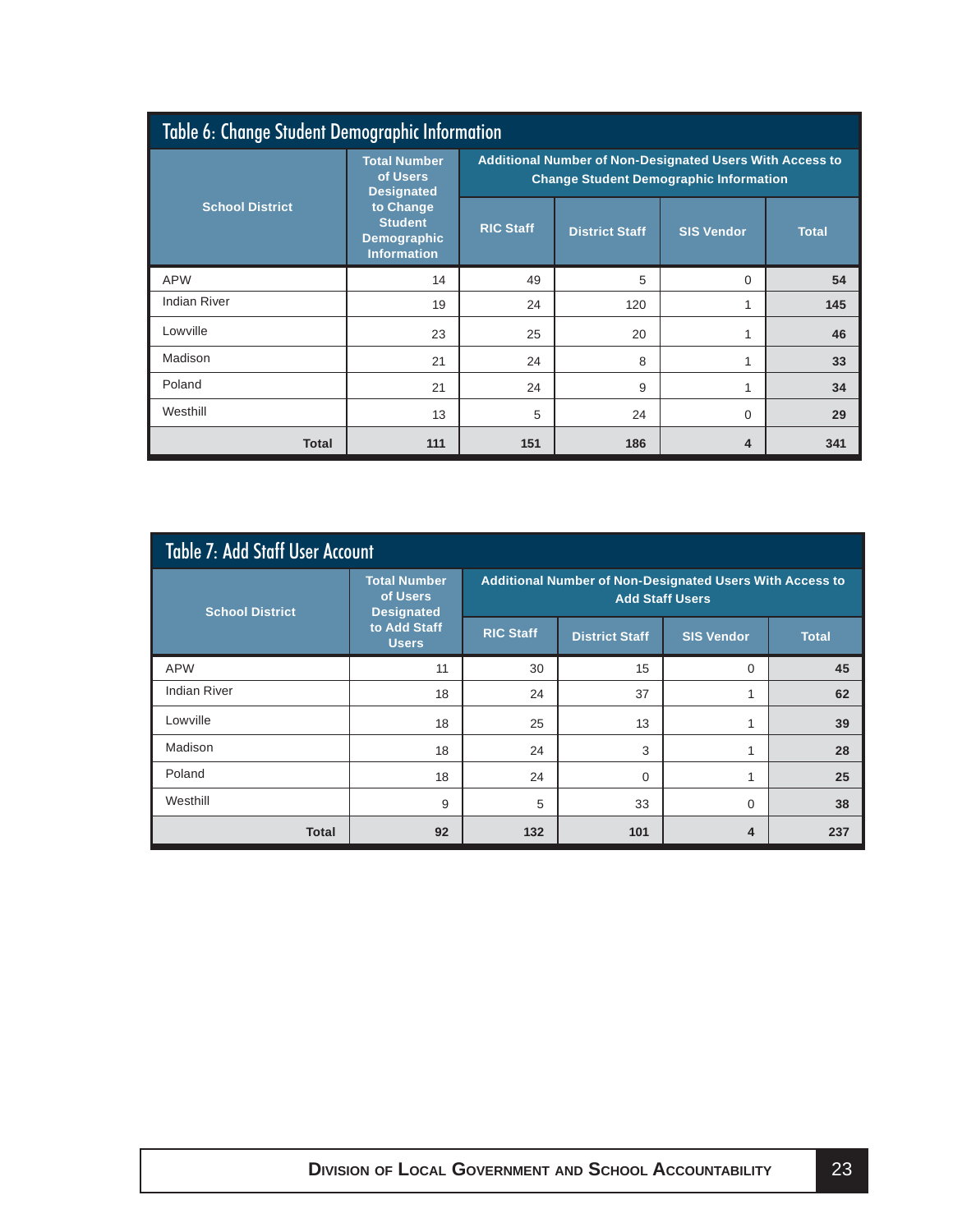# **USERS WITH UNNECESSARY ACCESS TO ASSUME-IDENTITY AND ASSUME-ACCOUNT FEATURES<sup>22</sup>**

| Table 8: Assume-Identity Feature |                  |                       |                   |              |  |  |  |  |
|----------------------------------|------------------|-----------------------|-------------------|--------------|--|--|--|--|
| <b>School District</b>           | <b>RIC Staff</b> | <b>District Staff</b> | <b>SIS Vendor</b> | <b>Total</b> |  |  |  |  |
| <b>Indian River</b>              | 24               | 64                    |                   | 89           |  |  |  |  |
| Lowville                         | 25               | 8                     |                   | 34           |  |  |  |  |
| Madison                          | 24               | 12                    |                   | 37           |  |  |  |  |
| Poland                           | 24               | 9                     |                   | 34           |  |  |  |  |
| <b>Total</b>                     | 97               | 93                    | 4                 | 194          |  |  |  |  |

| <b>Table 9: Assume-Account Feature</b> |                  |                       |                   |              |  |  |  |  |
|----------------------------------------|------------------|-----------------------|-------------------|--------------|--|--|--|--|
| <b>School District</b>                 | <b>RIC Staff</b> | <b>District Staff</b> | <b>SIS Vendor</b> | <b>Total</b> |  |  |  |  |
| <b>Indian River</b>                    | 24               | 58                    |                   | 83           |  |  |  |  |
| Lowville                               | 25               | 2                     |                   | 28           |  |  |  |  |
| Madison                                | 24               | 10                    |                   | 35           |  |  |  |  |
| Poland                                 | 24               | $\overline{4}$        |                   | 29           |  |  |  |  |
| <b>Total</b>                           | 97               | 74                    | 4                 | 175          |  |  |  |  |

<sup>&</sup>lt;sup>22</sup> The SIS used by APW and Westhill do not have the "Assume-Identity/Account" features. Also, the RIC Staff shown for Indian River, Lowville, Madison and Poland is comprised of technical staff who provide SIS support at more than one of the districts. The SIS Vendor shown for Indian River, Lowville, Madison and Poland is the same vendor user at each of the districts.

**O** 24 **FFICE OF THE NEW YORK STATE COMPTROLLER**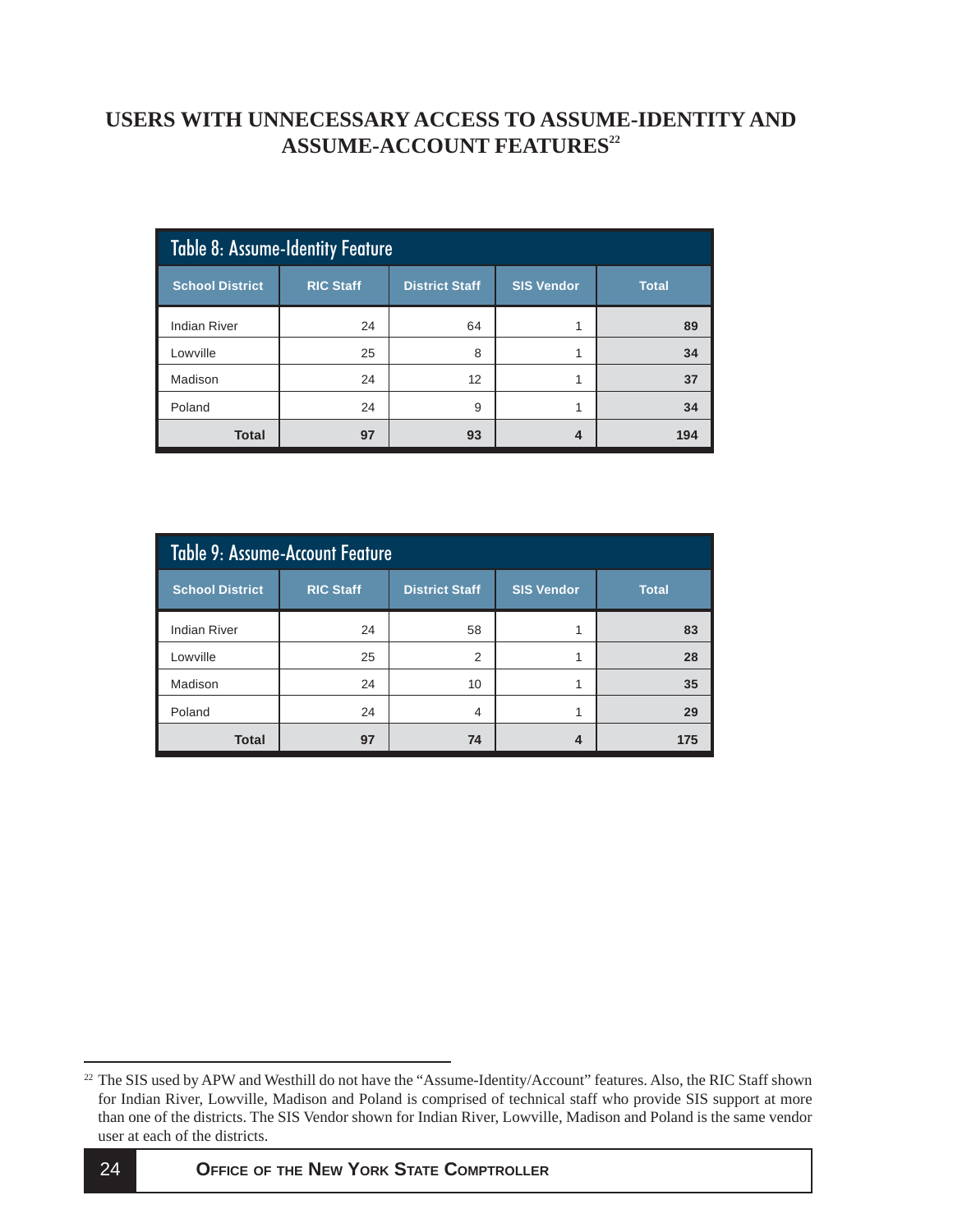## **APPENDIX D**

## **HOW TO OBTAIN ADDITIONAL COPIES OF THE REPORT**

<span id="page-25-0"></span>To obtain copies of this report, write or visit our web page:

Office of the State Comptroller Public Information Office 110 State Street, 15th Floor Albany, New York 12236 (518) 474-4015 http://www.osc.state.ny.us/localgov/